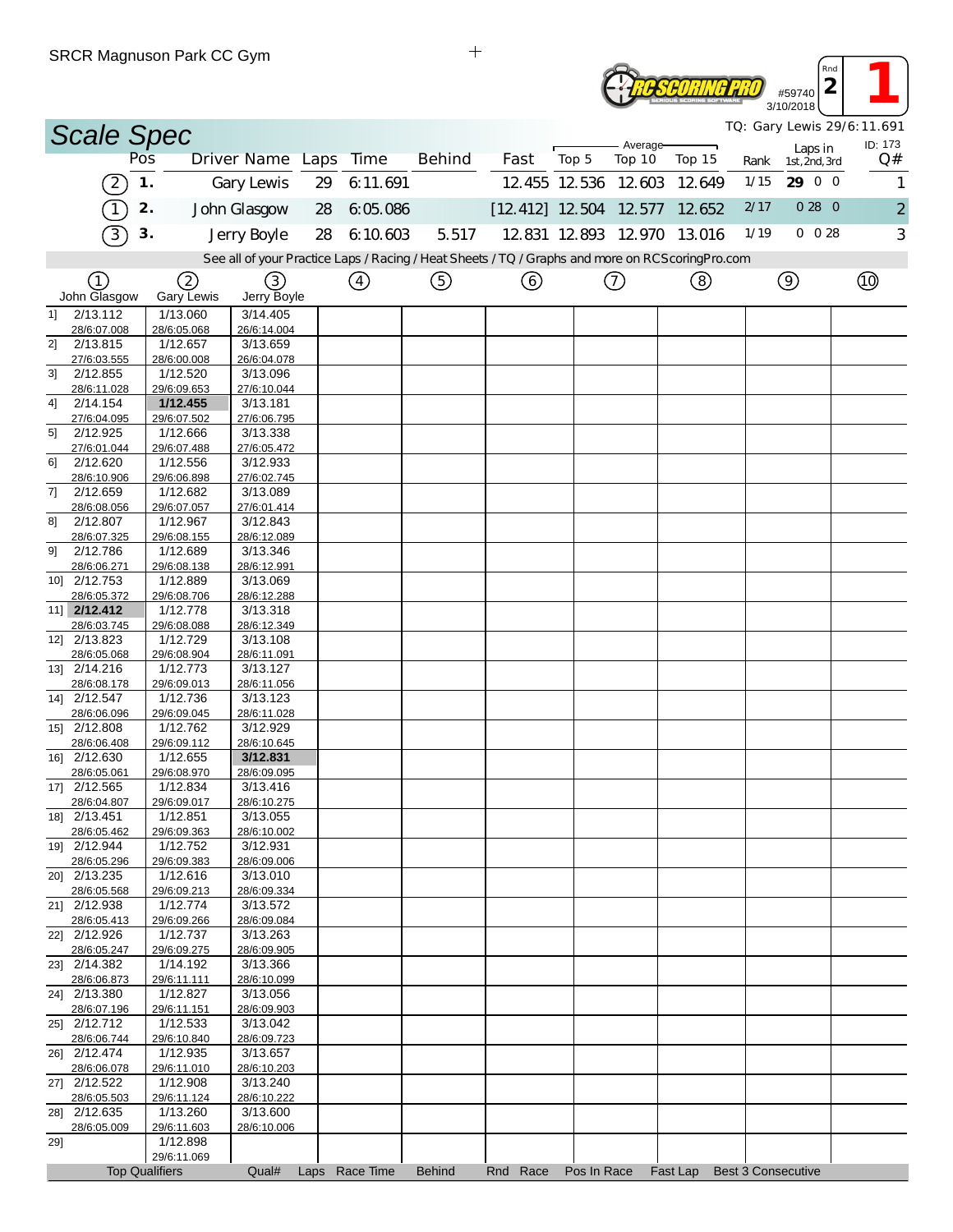| Gary Lewis   | 29 | 1.691<br>-6:1 |      |  | 12.455 | 37.632 |  |
|--------------|----|---------------|------|--|--------|--------|--|
| John Glasgow | 29 | 6:12.711      | .020 |  | 12.440 | 37.662 |  |
| Jerry Boyle  | 28 | 6:10.603      |      |  | 2.831  | 38.865 |  |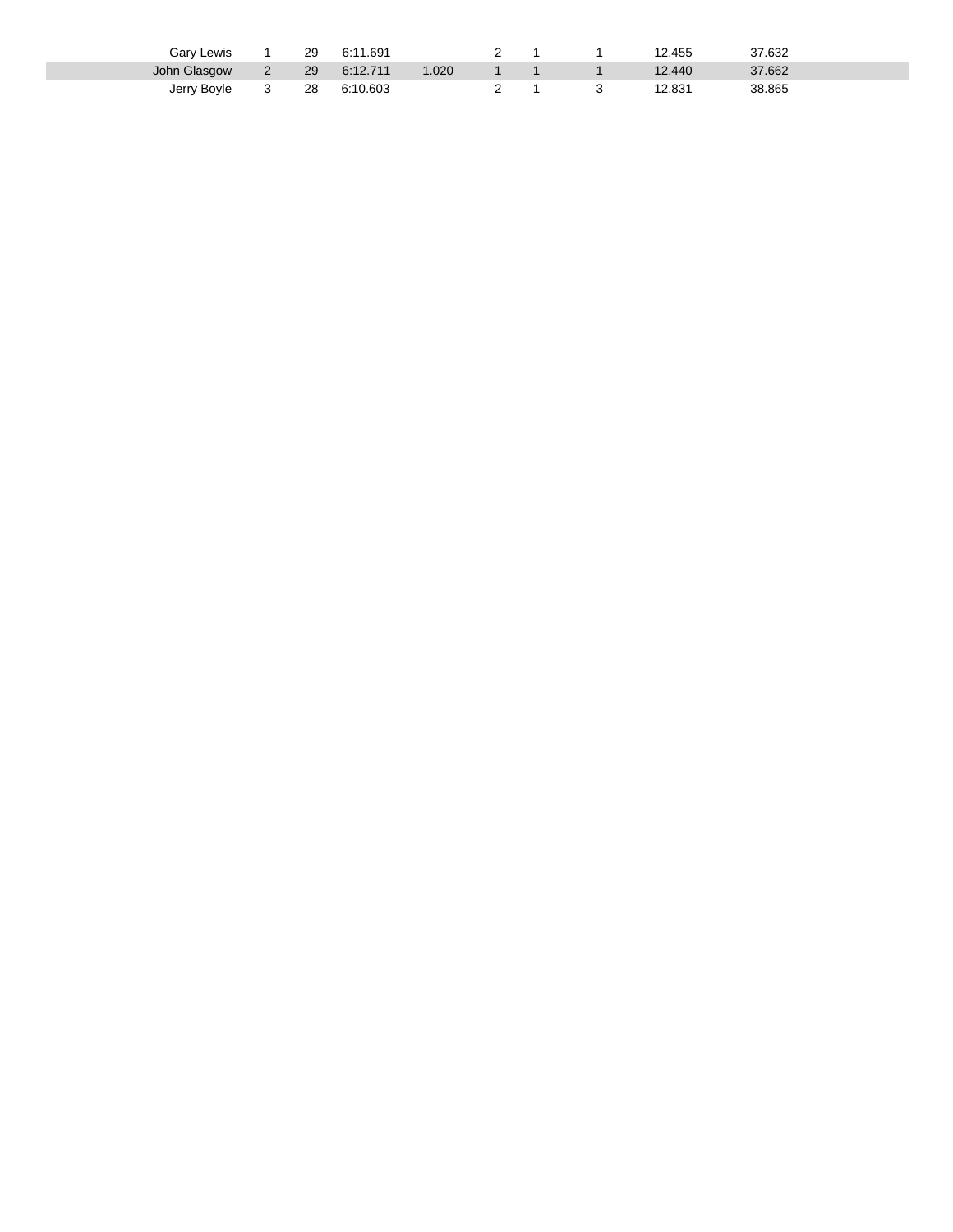|    |                             | SRUR Magnuson Park UU Gym |                  |      |             |                                                                                                  |                                |       |               |                      |          |                           | Rnd<br>$\overline{2}$<br>#59740<br>3/10/2018 |                                       |
|----|-----------------------------|---------------------------|------------------|------|-------------|--------------------------------------------------------------------------------------------------|--------------------------------|-------|---------------|----------------------|----------|---------------------------|----------------------------------------------|---------------------------------------|
|    | <b>Novice</b>               |                           |                  |      |             |                                                                                                  |                                |       |               |                      |          |                           |                                              | TQ: Hayden Oka 20/6:13.837<br>ID: 175 |
|    | Pos                         |                           | Driver Name Laps |      | <b>Time</b> | <b>Behind</b>                                                                                    | Fast                           | Top 5 |               | - Average-<br>Top 10 | Top 15   | Rank                      | Laps in<br>1st, 2nd, 3rd                     | Q#                                    |
|    | 1.                          |                           | Hayden Oka       | 19   | 6.02.220    |                                                                                                  | [16.713] 17.075 17.774 18.359  |       |               |                      |          | 2/2                       | 19 0 0                                       | 1                                     |
|    |                             |                           |                  |      |             |                                                                                                  |                                |       |               |                      |          |                           |                                              |                                       |
|    |                             |                           |                  |      |             | See all of your Practice Laps / Racing / Heat Sheets / TQ / Graphs and more on RCScoring Pro.com |                                |       |               |                      |          |                           |                                              |                                       |
|    | (1)<br>Hayden Oka           | ②                         | ③                |      | ④           | ⑤                                                                                                | ⊙                              |       | $\circled{1}$ |                      | (8)      |                           | $\circledcirc$                               | <b>to</b>                             |
| 11 | 1/21.530                    |                           |                  |      |             |                                                                                                  |                                |       |               |                      |          |                           |                                              |                                       |
|    | 17/6:06.001                 |                           |                  |      |             |                                                                                                  |                                |       |               |                      |          |                           |                                              |                                       |
| 2] | 1/18.370                    |                           |                  |      |             |                                                                                                  |                                |       |               |                      |          |                           |                                              |                                       |
| 3] | 19/6:19.005<br>1/23.296     |                           |                  |      |             |                                                                                                  |                                |       |               |                      |          |                           |                                              |                                       |
|    | 18/6:19.002                 |                           |                  |      |             |                                                                                                  |                                |       |               |                      |          |                           |                                              |                                       |
| 41 | 1/18.928                    |                           |                  |      |             |                                                                                                  |                                |       |               |                      |          |                           |                                              |                                       |
|    | 18/6:09.054                 |                           |                  |      |             |                                                                                                  |                                |       |               |                      |          |                           |                                              |                                       |
| 5] | 1/16.940                    |                           |                  |      |             |                                                                                                  |                                |       |               |                      |          |                           |                                              |                                       |
|    | 19/6:16.428                 |                           |                  |      |             |                                                                                                  |                                |       |               |                      |          |                           |                                              |                                       |
| 61 | 1/16.834                    |                           |                  |      |             |                                                                                                  |                                |       |               |                      |          |                           |                                              |                                       |
|    | 19/6:07.016<br>1/19.425     |                           |                  |      |             |                                                                                                  |                                |       |               |                      |          |                           |                                              |                                       |
| 7] | 19/6:07.297                 |                           |                  |      |             |                                                                                                  |                                |       |               |                      |          |                           |                                              |                                       |
| 8] | 1/20.345                    |                           |                  |      |             |                                                                                                  |                                |       |               |                      |          |                           |                                              |                                       |
|    | 19/6:09.716                 |                           |                  |      |             |                                                                                                  |                                |       |               |                      |          |                           |                                              |                                       |
| 91 | 1/19.218                    |                           |                  |      |             |                                                                                                  |                                |       |               |                      |          |                           |                                              |                                       |
|    | 19/6:09.212                 |                           |                  |      |             |                                                                                                  |                                |       |               |                      |          |                           |                                              |                                       |
|    | 10] 1/16.713                |                           |                  |      |             |                                                                                                  |                                |       |               |                      |          |                           |                                              |                                       |
|    | 19/6:04.004                 |                           |                  |      |             |                                                                                                  |                                |       |               |                      |          |                           |                                              |                                       |
|    | 11] 1/21.665                |                           |                  |      |             |                                                                                                  |                                |       |               |                      |          |                           |                                              |                                       |
|    | 19/6:08.358<br>12] 1/17.231 |                           |                  |      |             |                                                                                                  |                                |       |               |                      |          |                           |                                              |                                       |
|    | 19/6:04.942                 |                           |                  |      |             |                                                                                                  |                                |       |               |                      |          |                           |                                              |                                       |
|    | 13] 1/17.906                |                           |                  |      |             |                                                                                                  |                                |       |               |                      |          |                           |                                              |                                       |
|    | 19/6:03.046                 |                           |                  |      |             |                                                                                                  |                                |       |               |                      |          |                           |                                              |                                       |
|    | 14] 1/19.659                |                           |                  |      |             |                                                                                                  |                                |       |               |                      |          |                           |                                              |                                       |
|    | 19/6:03.795                 |                           |                  |      |             |                                                                                                  |                                |       |               |                      |          |                           |                                              |                                       |
|    | 15] 1/18.522                |                           |                  |      |             |                                                                                                  |                                |       |               |                      |          |                           |                                              |                                       |
|    | 19/6:03.001                 |                           |                  |      |             |                                                                                                  |                                |       |               |                      |          |                           |                                              |                                       |
|    | 16] 1/18.638                |                           |                  |      |             |                                                                                                  |                                |       |               |                      |          |                           |                                              |                                       |
|    | 19/6:02.448                 |                           |                  |      |             |                                                                                                  |                                |       |               |                      |          |                           |                                              |                                       |
|    | 17] 1/17.659<br>19/6:00.865 |                           |                  |      |             |                                                                                                  |                                |       |               |                      |          |                           |                                              |                                       |
|    | 18] 1/19.218                |                           |                  |      |             |                                                                                                  |                                |       |               |                      |          |                           |                                              |                                       |
|    | 19/6:01.105                 |                           |                  |      |             |                                                                                                  |                                |       |               |                      |          |                           |                                              |                                       |
|    | 19] 1/20.123                |                           |                  |      |             |                                                                                                  |                                |       |               |                      |          |                           |                                              |                                       |
|    | 19/6:02.022                 |                           |                  |      |             |                                                                                                  |                                |       |               |                      |          |                           |                                              |                                       |
|    | <b>Top Qualifiers</b>       |                           | Qual#            | Laps | Race Time   | <b>Behind</b>                                                                                    | Rnd<br>Race                    |       | Pos In Race   |                      | Fast Lap | <b>Best 3 Consecutive</b> |                                              |                                       |
|    |                             | Hayden Oka                | $\mathbf{1}$     | 20   | 6:13.837    |                                                                                                  | $\overline{2}$<br>$\mathbf{1}$ |       | 1             |                      | 16.543   | 50.617                    |                                              |                                       |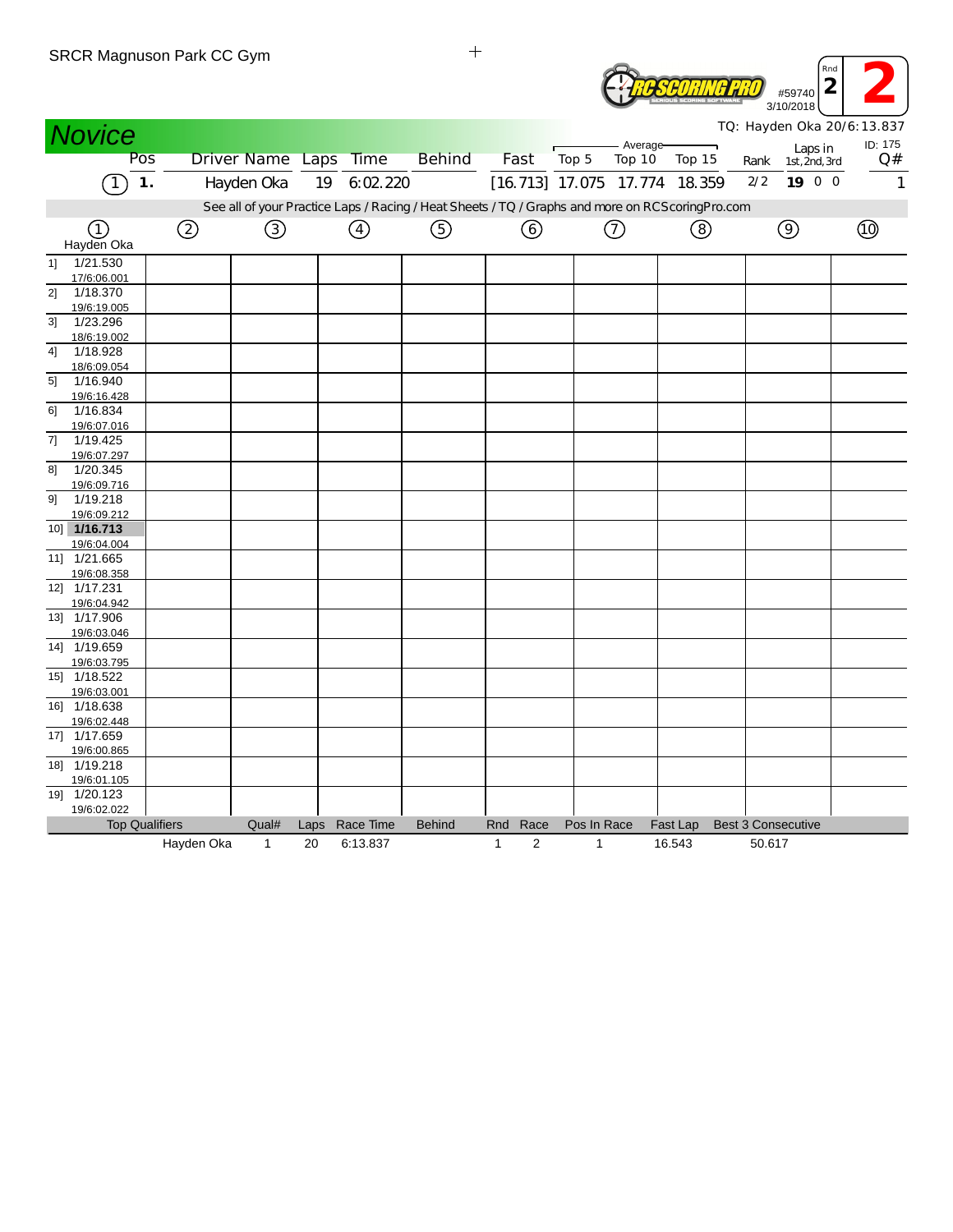## #59740<br>**2**<br>10/2018 **RC SCORING PRO** 3/10/2018

*TQ: Brian Bodine 44/8:05.565*

*Rnd*

| <b>Stock 12th Scale</b>                 |               |                         |                                 |    |                               |                                                                                                   |                          |       |                      |                             |      |                          | TQ: Brian Bodine 44/8:05.565 |
|-----------------------------------------|---------------|-------------------------|---------------------------------|----|-------------------------------|---------------------------------------------------------------------------------------------------|--------------------------|-------|----------------------|-----------------------------|------|--------------------------|------------------------------|
|                                         | Pos           |                         | Driver Name Laps                |    | Time                          | <b>Behind</b>                                                                                     | Fast                     | Top 5 | Average-<br>Top 10   | Top 15                      | Rank | Laps in<br>1st, 2nd, 3rd | ID: 174<br>Q#                |
| $\boxed{1}$                             | $\mathbf 1$ . |                         | Ryan Lence                      | 39 | 8:00.040                      |                                                                                                   |                          |       | 11.564 11.622 11.705 | 11.755                      | 3/8  | 17 22 0                  | 7                            |
| $\overline{3}$                          | 2.            |                         | Ken Vannice                     | 39 | 8:11.620                      | 11.580                                                                                            |                          |       |                      | 11.879 11.919 11.976 12.030 | 4/16 | 0 13 26                  | 8                            |
|                                         |               |                         |                                 |    |                               |                                                                                                   |                          |       |                      |                             | 3/23 | 008                      |                              |
| $\widehat{\mathcal{Z}}$                 | 3.            |                         | Scott Heywood                   | 37 | 8:02 503                      |                                                                                                   |                          |       | 12.165 12.410 12.513 | 12.577                      |      |                          | 9                            |
| $\binom{4}{}$                           | 4.            |                         | Max Lence                       | 35 | 8:06.372                      |                                                                                                   |                          |       | 12.103 12.177 12.401 | 12.566                      | 2/9  | $\sim 10^{-1}$ m $^{-1}$ | 10                           |
| $\mathcal{F}$                           | 5.            |                         | Kelsey Myoshi                   | 31 | 6:49.703                      |                                                                                                   | $[11.155]$ 11.215 11.421 |       |                      | 11.696                      |      | 10/12 22 4 3             | 11                           |
|                                         |               |                         |                                 |    |                               | See all of your Practice Laps / Racing / Heat Sheets / TQ / Graphs and more on RCS coring Pro.com |                          |       |                      |                             |      |                          |                              |
| (1)<br>Ryan Lence                       |               | 2                       | 3)<br>Scott Heywood Ken Vannice |    | $\left(4\right)$<br>Max Lence | (5)<br>Kelsey Miyoshi                                                                             | (6)                      |       | (7)                  | (8)                         |      | $\circled{9}$            |                              |
| 2/12.140<br>11                          |               | 4/12.831                | 3/12.333                        |    | 5/12.884                      | 1/11.175                                                                                          |                          |       |                      |                             |      |                          |                              |
| 40/8:05.006                             |               | 38/8:07.054             | 39/8:00.087                     |    | 38/8:09.044                   | 43/8:00.074                                                                                       |                          |       |                      |                             |      |                          |                              |
| 2/11.605<br>2]<br>41/8:06.875           |               | 4/12.578<br>38/8:02.079 | 3/11.879<br>40/8:04.002         |    | 5/13.619<br>37/8:10.025       | 1/11.944<br>42/8:05.052                                                                           |                          |       |                      |                             |      |                          |                              |
| 2/11.564<br>31                          |               | 4/12.464                | 3/12.411                        |    | 5/13.417                      | 1/11.304                                                                                          |                          |       |                      |                             |      |                          |                              |
| 41/8:02.057<br>2/11.803<br>41           | 39/8:12.031   | 4/12.165                | 40/8:08.266<br>3/12.064         |    | 37/8:12.346<br>5/14.580       | 42/8:01.088<br>1/11.155                                                                           |                          |       |                      |                             |      |                          |                              |
| 41/8:02.877                             |               | 39/8:07.089             | 40/8:06.009                     |    | 36/8:10.005                   | 43/8:09.985                                                                                       |                          |       |                      |                             |      |                          |                              |
| 5]<br>2/12.580                          |               | 4/12.628<br>39/8:08.826 | 3/12.047<br>40/8:05.084         |    | 5/12.103<br>37/8:12.084       | 1/11.202<br>43/8:08.308                                                                           |                          |       |                      |                             |      |                          |                              |
| 41/8:09.458<br>2/11.686<br>61           |               | 4/14.048                | 3/12.992                        |    | 5/12.636                      | 1/11.741                                                                                          |                          |       |                      |                             |      |                          |                              |
| 41/8:07.763                             |               | 38/8:05.083             | 40/8:11.533                     |    | 37/8:08.646                   | 43/8:11.006                                                                                       |                          |       |                      |                             |      |                          |                              |
| 7]<br>2/11.853<br>41/8:07.049           |               | 4/12.408<br>38/8:03.794 | 3/12.188<br>40/8:10.914         |    | 5/12.137<br>37/8:03.008       | 1/11.239<br>43/8:09.954                                                                           |                          |       |                      |                             |      |                          |                              |
| 2/12.352<br>81                          |               | 4/13.300                | 3/12.237                        |    | 5/13.210                      | 1/11.639                                                                                          |                          |       |                      |                             |      |                          |                              |
| 41/8:09.847                             |               | 38/8:06.495             | 40/8:10.075                     |    | 37/8:03.728                   | 43/8:11.275                                                                                       |                          |       |                      |                             |      |                          |                              |
| 2/11.926<br>91<br>41/8:09.767           |               | 4/12.945<br>38/8:07.117 | 3/12.201<br>40/8:10.444         |    | 5/12.112<br>38/8:12.733       | 1/11.662<br>42/8:00.946                                                                           |                          |       |                      |                             |      |                          |                              |
| 10] 2/11.823                            |               | 4/12.933                | 3/13.734                        |    | 5/12.358                      | 1/11.561                                                                                          |                          |       |                      |                             |      |                          |                              |
| 41/8:09.253<br>11] 2/11.889             |               | 38/8:07.054<br>4/13.099 | 39/8:03.951<br>3/11.900         |    | 38/8:10.428                   | 42/8:01.404                                                                                       |                          |       |                      |                             |      |                          |                              |
| 41/8:09.092                             |               | 38/8:08.472             | 39/8:02.146                     |    | 5/12.663<br>38/8:09.578       | 1/11.534<br>42/8:01.701                                                                           |                          |       |                      |                             |      |                          |                              |
| 12] 2/16.430                            |               | 4/12.737                | 3/12.022                        |    | 5/12.892                      | 1/12.024                                                                                          |                          |       |                      |                             |      |                          |                              |
| 40/8:12.166<br>13] 2/11.942             | 38/8:08.011   | 4/13.268                | 39/8:01.032<br>3/11.897         |    | 38/8:09.598<br>5/12.935       | 42/8:03.063<br>1/12.430                                                                           |                          |       |                      |                             |      |                          |                              |
| 40/8:11.046                             |               | 38/8:09.323             | 40/8:12.492                     |    | 38/8:09.761                   | 42/8:06.586                                                                                       |                          |       |                      |                             |      |                          |                              |
| 14] 2/11.757                            |               | 4/12.605                | 3/12.535                        |    | 5/15.489                      | 1/12.572                                                                                          |                          |       |                      |                             |      |                          |                              |
| 40/8:09.571<br>15] 2/11.801             |               | 38/8:08.598<br>4/13.625 | 39/8:00.368<br>3/12.005         |    | 37/8:03.722<br>5/12.871       | 42/8:09.054<br>1/12.577                                                                           |                          |       |                      |                             |      |                          |                              |
| 40/8:08.004                             |               | 38/8:10.529             | 40/8:11.084                     |    | 37/8:03.244                   | 41/8:00.410                                                                                       |                          |       |                      |                             |      |                          |                              |
| 16] 2/12.135<br>40/8:08.225             |               | 4/13.661<br>38/8:12.313 | 3/12.419<br>40/8:12.015         |    | 5/12.220<br>37/8:01.300       | 1/12.906<br>41/8:03.466                                                                           |                          |       |                      |                             |      |                          |                              |
| 17] 2/11.770                            |               | 4/12.501                | 3/12.049                        |    | 5/18.011                      | 1/12.857                                                                                          |                          |       |                      |                             |      |                          |                              |
| 40/8:07.002                             |               | 38/8:11.317             | 40/8:11.552                     |    | 37/8:12.187                   | 41/8:06.018                                                                                       |                          |       |                      |                             |      |                          |                              |
| 18] 2/11.617<br>40/8:05.933             |               | 4/12.653<br>38/8:10.727 | 3/11.971<br>40/8:10.844         |    | 5/12.986<br>37/8:11.524       | 1/12.274<br>41/8:06.988                                                                           |                          |       |                      |                             |      |                          |                              |
| 19] 2/12.282                            |               | 4/13.182                | 3/12.044                        |    | 5/14.574                      | 1/12.569                                                                                          |                          |       |                      |                             |      |                          |                              |
| 40/8:06.231<br>20] 2/12.158             |               | 38/8:11.026<br>4/13.546 | 40/8:10.378<br>3/12.289         |    | 36/8:00.694<br>5/12.316       | 41/8:08.482<br>1/13.638                                                                           |                          |       |                      |                             |      |                          |                              |
| 40/8:06.022                             |               | 38/8:12.442             | 40/8:10.044                     |    | 37/8:12.118                   | 41/8:12.492                                                                                       |                          |       |                      |                             |      |                          |                              |
| 21] 2/12.054                            |               | 4/12.883                | 3/12.754                        |    | 5/14.109                      | 1/13.179                                                                                          |                          |       |                      |                             |      |                          |                              |
| 40/8:06.038<br>22] 2/11.642             |               | 38/8:12.299<br>4/13.493 | 40/8:11.371<br>3/12.236         |    | 36/8:00.205<br>5/14.914       | 40/8:02.247<br>1/13.587                                                                           |                          |       |                      |                             |      |                          |                              |
| 40/8:05.109                             |               | 37/8:00.243             | 40/8:11.290                     |    | 36/8:02.792                   | 40/8:05.036                                                                                       |                          |       |                      |                             |      |                          |                              |
| 23] 1/11.990                            |               | 4/12.744                | 3/12.407                        |    | 5/13.845                      | 2/13.686                                                                                          |                          |       |                      |                             |      |                          |                              |
| 40/8:04.869<br>24] 1/11.846             |               | 38/8:12.843<br>4/12.979 | 40/8:11.495<br>3/14.351         |    | 36/8:03.464<br>5/12.897       | 40/8:07.739<br>2/14.776                                                                           |                          |       |                      |                             |      |                          |                              |
| 40/8:04.416                             |               | 38/8:12.086             | 39/8:02.056                     |    | 36/8:02.067                   | 40/8:12.005                                                                                       |                          |       |                      |                             |      |                          |                              |
| $\overline{25}$ 1/12.740<br>40/8:05.424 | 38/8:12.571   | 4/12.784                | 3/16.263<br>39/8:08.638         |    | 5/12.754<br>36/8:01.723       | 2/14.441<br>39/8:03.085                                                                           |                          |       |                      |                             |      |                          |                              |
| 26] 1/16.024                            |               | 4/12.748                | 3/12.385                        |    | 5/12.715                      | 2/15.803                                                                                          |                          |       |                      |                             |      |                          |                              |
| 40/8:11.004                             |               | 38/8:12.260             | 39/8:08.415                     |    | 36/8:00.807                   | 39/8:08.205                                                                                       |                          |       |                      |                             |      |                          |                              |
| 27] 1/12.258<br>40/8:11.362             |               | 4/13.539<br>37/8:00.109 | 2/11.950<br>39/8:07.586         |    | 5/13.654<br>36/8:01.002       | 3/15.034<br>39/8:11.847                                                                           |                          |       |                      |                             |      |                          |                              |
| 28] 1/12.172                            |               | 4/12.681                | 2/12.210                        |    | 5/15.685                      | 3/15.649                                                                                          |                          |       |                      |                             |      |                          |                              |
| 40/8:11.002                             |               | 38/8:12.683             | 39/8:07.179                     |    | 36/8:04.187                   | 38/8:03.036                                                                                       |                          |       |                      |                             |      |                          |                              |

 $\ddot{+}$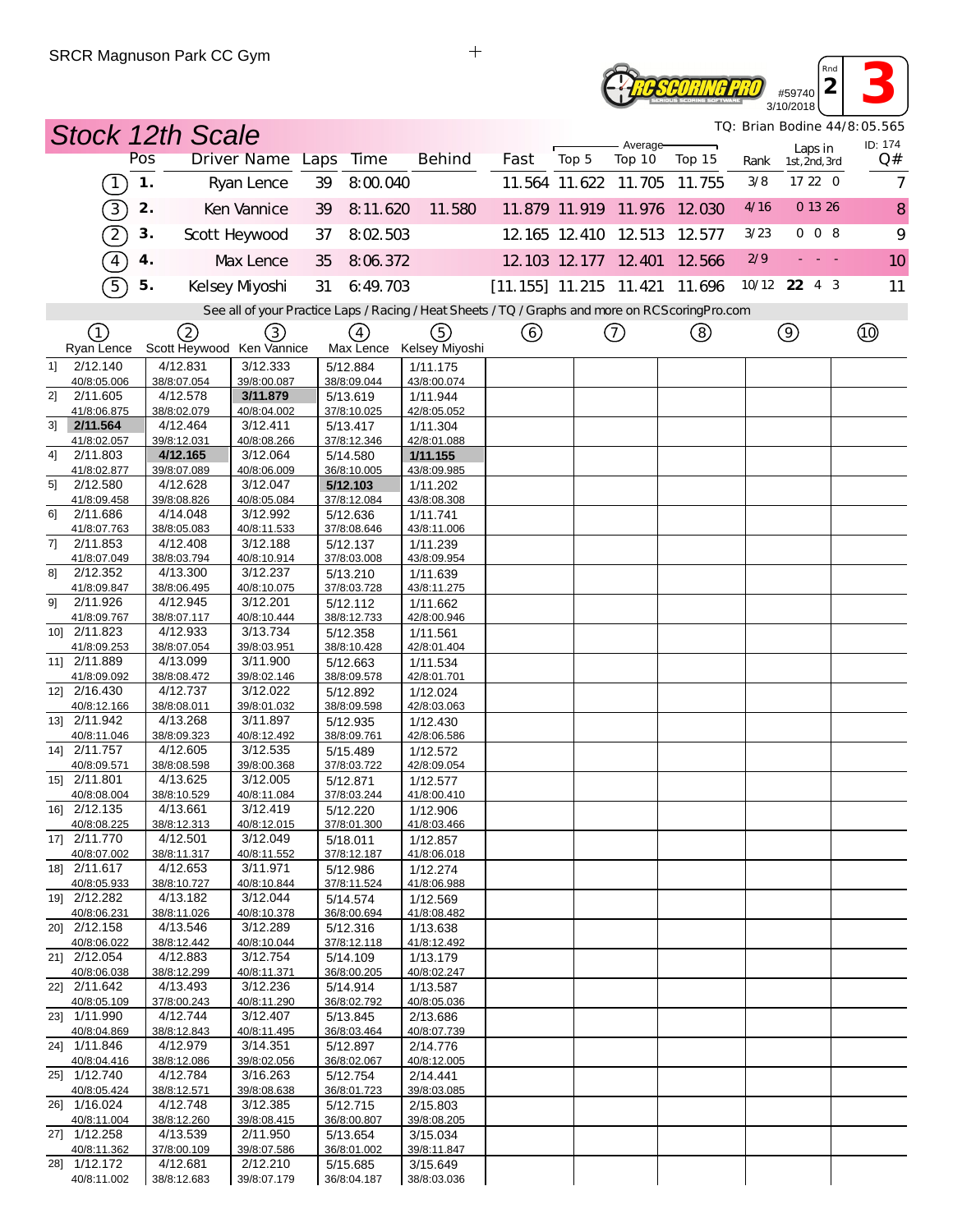|     | Ryan Lence   | $\mathcal{D}$<br>Scott Heywood Ken Vannice | 3)             |      | $\left(4\right)$<br>Max Lence | <u> (5)</u><br>Kelsey Miyoshi |                | ⑥              | ி              | ⑧        | ⊚                         | ൹ |
|-----|--------------|--------------------------------------------|----------------|------|-------------------------------|-------------------------------|----------------|----------------|----------------|----------|---------------------------|---|
|     | 291 1/12.284 | 4/12.942                                   | 2/12.311       |      | 5/17.570                      | 3/17.614                      |                |                |                |          |                           |   |
|     | 40/8:11.002  | 38/8:12.650                                | 39/8:06.935    |      | 36/8:09.302                   | 38/8:09.767                   |                |                |                |          |                           |   |
| 30] | 1/12.048     | 3/12.513                                   | 2/13.210       |      | 5/17.635                      | 4/17.847                      |                |                |                |          |                           |   |
|     | 40/8:10.893  | 38/8:12.074                                | 39/8:07.877    |      | 35/8:00.421                   | 37/8:02.998                   |                |                |                |          |                           |   |
| 31] | 1/12.607     | 3/12.639                                   | 2/12.184       |      | 5/13.956                      | 4/18.084                      |                |                |                |          |                           |   |
|     | 40/8:11.329  | 38/8:11.695                                | 39/8:07.474    |      | 35/8:00.685                   | 37/8:08.996                   |                |                |                |          |                           |   |
| 321 | 1/12.098     | 3/15.511                                   | 2/12.050       |      | 4/13.855                      |                               |                |                |                |          |                           |   |
|     | 40/8:11.001  | 37/8:01.728                                | 39/8:06.927    |      | 35/8:00.812                   |                               |                |                |                |          |                           |   |
| 331 | 1/11.872     | 3/14.693                                   | 2/14.333       |      | 4/16.431                      |                               |                |                |                |          |                           |   |
|     | 40/8:10.606  | 37/8:03.612                                | 39/8:09.107    |      | 35/8:03.668                   |                               |                |                |                |          |                           |   |
|     | 341 1/13.625 | 3/12.714                                   | 2/14.130       |      | 4/17.021                      |                               |                |                |                |          |                           |   |
|     | 40/8:12.002  | 37/8:03.022                                | 39/8:10.929    |      | 35/8:06.963                   |                               |                |                |                |          |                           |   |
|     | 351 1/12.699 | 3/12.886                                   | 2/13.001       |      | 4/13.318                      |                               |                |                |                |          |                           |   |
|     | 39/8:00.335  | 37/8:03.040                                | 39/8:11.388    |      | 35/8:06.037                   |                               |                |                |                |          |                           |   |
| 361 | 1/12.578     | 3/12.632                                   | 2/12.514       |      |                               |                               |                |                |                |          |                           |   |
|     | 39/8:00.620  | 37/8:02.603                                | 39/8:11.302    |      |                               |                               |                |                |                |          |                           |   |
| 37] | 1/12.488     | 3/12.945                                   | 2/12.333       |      |                               |                               |                |                |                |          |                           |   |
|     | 39/8:00.796  | 37/8:02.005                                | 39/8:11.020    |      |                               |                               |                |                |                |          |                           |   |
|     | 38] 1/11.808 |                                            | 2/12.424       |      |                               |                               |                |                |                |          |                           |   |
|     | 39/8:00.264  |                                            | 39/8:10.845    |      |                               |                               |                |                |                |          |                           |   |
|     | 39] 1/12.094 |                                            | 2/13.357       |      |                               |                               |                |                |                |          |                           |   |
|     | 39/8:00.004  |                                            | 39/8:11.062    |      |                               |                               |                |                |                |          |                           |   |
|     |              | <b>Top Qualifiers</b>                      | Qual#          | Laps | Race Time                     | <b>Behind</b>                 | Rnd            | Race           | Pos In Race    | Fast Lap | <b>Best 3 Consecutive</b> |   |
|     |              | <b>Brian Bodine</b>                        | 1              | 44   | 8:05.565                      |                               | 1              | 3              | 1              | 10.792   | 32.465                    |   |
|     |              | <b>Todd Mason</b>                          | 2              | 44   | 8:06.742                      | 1.177                         | $\mathbf{1}$   | 3              | $\overline{2}$ | 10.810   | 32.545                    |   |
|     |              | Ron Lui                                    | 3              | 42   | 8:07.767                      |                               | 1              | 3              | 3              | 11.143   | 33.475                    |   |
|     |              | <b>Alex Danilchik</b>                      | $\overline{4}$ | 41   | 8:03.141                      |                               | $\mathbf{1}$   | $\overline{4}$ | $\mathbf{1}$   | 11.206   | 33.847                    |   |
|     |              | <b>Mike Clifton</b>                        | 5              | 41   | 8:05.946                      | 2.805                         | 1              | $\overline{4}$ | 2              | 11.292   | 34.264                    |   |
|     |              | Jeff Glossip                               | 6              | 41   | 8:10.574                      | 4.628                         | $\mathbf{1}$   | 3              | 4              | 11.364   | 34.466                    |   |
|     |              | Ryan Lence                                 | $\overline{7}$ | 39   | 8:00.040                      |                               | $\overline{2}$ | 3              | 1              | 11.564   | 34.972                    |   |
|     |              | <b>Ken Vannice</b>                         | 8              | 39   | 8:11.620                      | 11.580                        | $\overline{2}$ | 3              | $\overline{c}$ | 11.879   | 35.819                    |   |
|     |              | Scott Heywood                              | 9              | 37   | 8:02.503                      |                               | $\overline{2}$ | 3              | 3              | 12.165   | 37.207                    |   |
|     |              | Max Lence                                  | 10             | 35   | 8:06.372                      |                               | $\overline{2}$ | 3              | $\overline{4}$ | 12.103   | 36.876                    |   |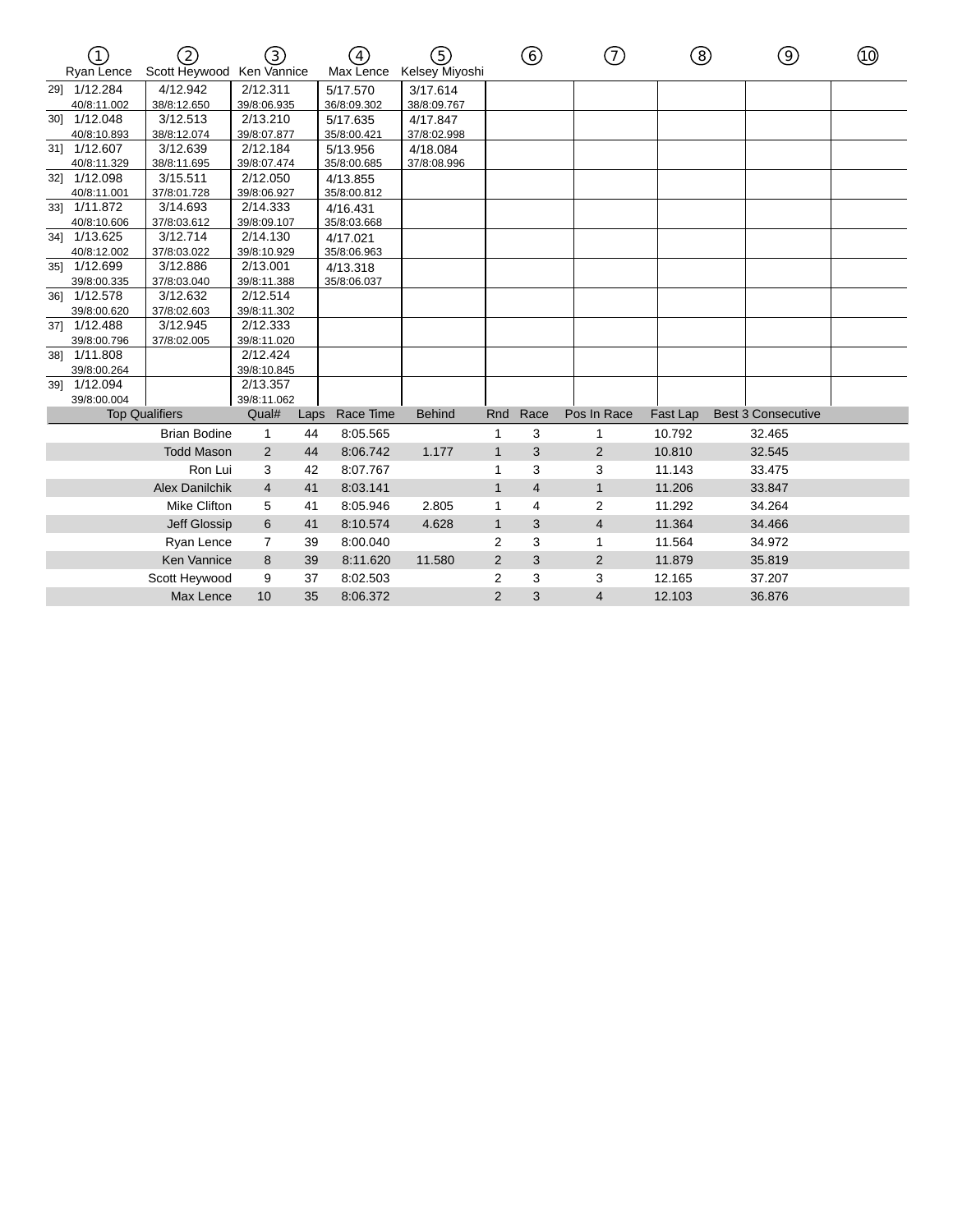## $\frac{459740}{2}$ **ROSCORING PRO** 3/10/2018

*TQ: Todd Mason 44/8:04.088*

*Rnd*

|                                           |               | <b>Stock 12th Scale</b> |                         |    |                         |                         |                                                                                                   |       |                             |        |      | TQ: Todd Mason 44/8:04.088<br>ID: 174 |                |
|-------------------------------------------|---------------|-------------------------|-------------------------|----|-------------------------|-------------------------|---------------------------------------------------------------------------------------------------|-------|-----------------------------|--------|------|---------------------------------------|----------------|
|                                           | Pos           |                         | Driver Name Laps        |    | Time                    | <b>Behind</b>           | Fast                                                                                              | Top 5 | Average-<br>Top 10          | Top 15 | Rank | Laps in<br>1st, 2nd, 3rd              | Q#             |
| $\left( 2\right)$                         | $\mathbf 1$ . |                         | <b>Todd Mason</b>       | 44 | 8:04.088                |                         |                                                                                                   |       | 10.778 10.797 10.832        | 10.862 | 1/32 | 4 40 0                                | 1              |
| $\left( \overline{1}\right)$              | 2.            |                         | <b>Brian Bodine</b>     | 44 | 8:04.476                | 0.388                   | [10.700] 10.747 10.793 10.821                                                                     |       |                             |        | 1/23 | 40 4 0                                | $\overline{2}$ |
| 5                                         | 3.            |                         | Mke Clifton             | 41 | 8:04.034                |                         |                                                                                                   |       | 11.105 11.229 11.324 11.406 |        | 1/33 | $0 \t0 \t2$                           | 5              |
| 3)                                        | 4.            |                         | Ron Lui                 | 41 | 8:04.341                | 0.307                   |                                                                                                   |       | 11.096 11.215 11.306 11.363 |        | 8/23 | $0\ 0\ 34$                            | 3              |
| $\left(6\right)$                          | 5.            |                         | Jeff Glossip            | 41 | 8:08.491                | 4.150                   |                                                                                                   |       | 11.213 11.366 11.470 11.552 |        | 1/24 | 005                                   | 6              |
| $\sqrt{4}$                                | 6.            |                         | Alex Danilchik          | 40 | 8:00.802                |                         |                                                                                                   |       | 11.001 11.128 11.195 11.268 |        | 5/6  |                                       | $\overline{4}$ |
|                                           |               |                         |                         |    |                         |                         | See all of your Practice Laps / Racing / Heat Sheets / TQ / Graphs and more on RCS coring Pro.com |       |                             |        |      |                                       |                |
| (1)                                       |               | 2                       | (3)                     |    | (4)                     | (5)                     | (6)                                                                                               |       | (7)                         | (8)    |      | $\circled{9}$                         |                |
| <b>Brian Bodine</b>                       |               | Todd Mason              | Ron Lui                 |    | Alex Danilchik          | Mike Clifton            | Jeff Glossip                                                                                      |       |                             |        |      |                                       |                |
| 1/10.817<br>11<br>45/8:06.009             |               | 2/11.235<br>43/8:02.089 | 5/12.275<br>40/8:11.002 |    | 4/12.041<br>40/8:01.006 | 6/13.181<br>37/8:07.066 | 3/11.337<br>43/8:07.062                                                                           |       |                             |        |      |                                       |                |
| 1/10.875<br>21                            |               | 2/10.903                | 5/11.523                |    | 4/11.206                | 6/11.536                | 3/11.309                                                                                          |       |                             |        |      |                                       |                |
| 45/8:08.025                               |               | 44/8:07.008             | 41/8:07.009             |    | 42/8:08.025             | 39/8:02.004             | 43/8:06.975                                                                                       |       |                             |        |      |                                       |                |
| 3 <sup>1</sup><br>1/10.733<br>45/8:06.003 |               | 2/10.847<br>44/8:03.706 | 5/11.153<br>42/8:09.003 |    | 4/11.250<br>42/8:03.483 | 6/11.105<br>41/8:09.054 | 3/11.213<br>43/8:05.326                                                                           |       |                             |        |      |                                       |                |
| 1/10.849<br>41                            |               | 2/10.805                | 4/11.156                |    | 5/11.989                | 6/11.382                | 3/11.747                                                                                          |       |                             |        |      |                                       |                |
| 45/8:06.787                               |               | 44/8:01.069             | 42/8:04.155             |    | 42/8:08.145             | 41/8:03.008             | 43/8:10.307                                                                                       |       |                             |        |      |                                       |                |
| 5]<br>1/10.790                            |               | 2/10.946                | 4/11.412                |    | 6/15.947                | 5/11.708                | 3/11.637                                                                                          |       |                             |        |      |                                       |                |
| 45/8:06.054<br>61<br>1/10.960             |               | 44/8:01.712<br>2/10.991 | 42/8:03.168<br>3/11.096 |    | 39/8:06.954<br>6/11.734 | 41/8:03.062<br>5/11.929 | 42/8:00.816<br>4/11.500                                                                           |       |                             |        |      |                                       |                |
| 45/8:07.065                               |               | 44/8:02.002             | 42/8:00.027             |    | 39/8:02.105             | 41/8:04.073             | 42/8:01.018                                                                                       |       |                             |        |      |                                       |                |
| 7]<br>1/11.035                            |               | 2/10.967                | 3/11.616                |    | 6/11.321                | 5/11.607                | 4/11.783                                                                                          |       |                             |        |      |                                       |                |
| 45/8:08.957                               |               | 44/8:02.051             | 42/8:01.038             |    | 40/8:08.514             | 41/8:02.921             | 42/8:03.018                                                                                       |       |                             |        |      |                                       |                |
| 1/10.876<br>81<br>45/8:08.981             |               | 2/10.784<br>44/8:01.014 | 3/11.352<br>42/8:00.795 |    | 6/11.001<br>40/8:02.045 | 5/11.502<br>41/8:01.493 | 4/11.673<br>42/8:04.005                                                                           |       |                             |        |      |                                       |                |
| 1/10.700<br>91                            |               | 2/10.939                | 3/11.693                |    | 6/11.359                | 5/12.971                | 4/13.295                                                                                          |       |                             |        |      |                                       |                |
| 45/8:08.015                               |               | 44/8:01.164             | 42/8:01.973             |    | 41/8:11.316             | 41/8:07.008             | 41/8:00.565                                                                                       |       |                             |        |      |                                       |                |
| 10] 1/10.913                              |               | 2/10.951                | 3/11.393                |    | 6/15.557                | 4/12.608                | 5/15.176                                                                                          |       |                             |        |      |                                       |                |
| 45/8:08.475<br>11] 1/11.084               |               | 44/8:01.228<br>2/10.882 | 42/8:01.614<br>3/11.519 |    | 39/8:01.299<br>6/11.314 | 41/8:10.073             | 40/8:02.068                                                                                       |       |                             |        |      |                                       |                |
| 45/8:09.395                               |               | 44/8:01.481             | 42/8:01.816             |    | 40/8:09.890             | 4/11.250<br>41/8:07.452 | 5/12.550<br>40/8:04.436                                                                           |       |                             |        |      |                                       |                |
| 12] 1/10.827                              |               | 2/10.801                | 3/11.428                |    | 6/11.087                | 4/11.369                | 5/11.793                                                                                          |       |                             |        |      |                                       |                |
| 45/8:09.225                               |               | 44/8:00.516             | 42/8:01.067             |    | 40/8:06.033             | 41/8:05.679             | 40/8:03.366                                                                                       |       |                             |        |      |                                       |                |
| 13] 1/10.711                              |               | 2/10.817                | 3/12.462                |    | 5/11.182                | 4/11.346                | 6/12.191<br>40/8:03.692                                                                           |       |                             |        |      |                                       |                |
| 45/8:08.665<br>14] 1/11.057               |               | 44/8:00.175<br>2/11.262 | 42/8:04.873<br>3/11.333 |    | 40/8:03.046<br>5/11.168 | 41/8:04.083<br>4/11.770 | 6/11.633                                                                                          |       |                             |        |      |                                       |                |
| 45/8:09.310                               |               | 44/8:01.265             | 42/8:04.023             |    | 40/8:00.457             | 41/8:03.975             | 40/8:02.004                                                                                       |       |                             |        |      |                                       |                |
| 15] 1/11.391                              |               | 2/10.914                | 3/11.338                |    | 5/11.744                | 4/11.281                | 6/12.231                                                                                          |       |                             |        |      |                                       |                |
| 45/8:10.086                               |               | 44/8:01.184<br>2/10.950 | 42/8:03.007<br>3/12.126 |    | 41/8:11 726             | 41/8:02.057             | 40/8:02.853                                                                                       |       |                             |        |      |                                       |                |
| 16] 1/10.960<br>44/8:00.095               |               | 44/8:01.222             | 42/8:05.031             |    | 5/11.214<br>41/8:09.719 | 4/11.590<br>41/8:02.108 | 6/12.248<br>40/8:03.003                                                                           |       |                             |        |      |                                       |                |
| 17] 1/10.854                              |               | 2/10.855                | 3/11.791                |    | 5/11.431                | 4/11.251                | 6/11.908                                                                                          |       |                             |        |      |                                       |                |
| 45/8:10.844                               |               | 44/8:01.023             | 42/8:05.890             |    | 41/8:08.478             | 41/8:00.881             | 40/8:02.870                                                                                       |       |                             |        |      |                                       |                |
| 18] 1/10.976<br>44/8:00.113               |               | 2/10.863<br>44/8:00.846 | 3/11.557<br>42/8:05.846 |    | 5/11.808<br>41/8:08.241 | 4/11.682<br>41/8:00.770 | 6/11.497<br>40/8:01.006                                                                           |       |                             |        |      |                                       |                |
| 19] 1/10.803                              |               | 2/10.956                | 3/11.653                |    | 5/11.966                | 4/11.595                | 6/12.015                                                                                          |       |                             |        |      |                                       |                |
| 45/8:10.760                               |               | 44/8:00.092             | 42/8:06.050             |    | 41/8:08.374             | 41/8:00.476             | 40/8:01.557                                                                                       |       |                             |        |      |                                       |                |
| 20] 1/11.053                              |               | 2/10.778                | 3/11.481                |    | 5/11.981                | 4/11.258                | 6/11.742                                                                                          |       |                             |        |      |                                       |                |
| 44/8:00.172<br>21] 1/10.855               |               | 44/8:00.059<br>2/10.976 | 42/8:05.856<br>3/11.659 |    | 41/8:08.515<br>6/16.116 | 42/8:11.232<br>4/12.094 | 40/8:00.096<br>5/11.746                                                                           |       |                             |        |      |                                       |                |
| 44/8:00.060                               |               | 44/8:00.689             | 42/8:06.004             |    | 40/8:04.609             | 41/8:00.324             | 40/8:00.419                                                                                       |       |                             |        |      |                                       |                |
| 22] 1/10.887                              |               | 2/11.029                | 3/11.431                |    | 6/11.209                | 4/14.207                | 5/11.713                                                                                          |       |                             |        |      |                                       |                |
| 44/8:00.002                               |               | 44/8:00.009             | 42/8:05.768             |    | 40/8:02.945             | 41/8:04.955             | 41/8:11.888                                                                                       |       |                             |        |      |                                       |                |
| 23] 1/10.981<br>44/8:00.154               |               | 2/10.937<br>44/8:00.092 | 3/11.661<br>42/8:05.094 |    | 6/11.483<br>40/8:01.930 | 4/11.830<br>41/8:04.958 | 5/11.793<br>41/8:11.518                                                                           |       |                             |        |      |                                       |                |
| 24] 1/10.982                              |               | 2/10.972                | 3/11.570                |    | 6/11.478                | 4/11.813                | 5/11.726                                                                                          |       |                             |        |      |                                       |                |
| 44/8:00.278                               |               | 44/8:00.993             | 42/8:05.094             |    | 40/8:00.983             | 41/8:04.944             | 41/8:11.077                                                                                       |       |                             |        |      |                                       |                |
| 25] 1/10.905                              |               | 2/11.045                | 3/11.433                |    | 6/11.704                | 4/11.592                | 5/12.158                                                                                          |       |                             |        |      |                                       |                |
| 44/8:00.251<br>26] 1/10.951               |               | 44/8:01.184<br>2/10.920 | 42/8:05.704<br>3/16.317 |    | 40/8:00.464<br>6/11.561 | 41/8:04.554<br>4/11.647 | 41/8:11.360<br>5/11.517                                                                           |       |                             |        |      |                                       |                |
| 44/8:00.310                               |               | 44/8:01.156             | 41/8:01.639             |    | 41/8:11.763             | 41/8:04.273             | 41/8:10.628                                                                                       |       |                             |        |      |                                       |                |
| 27] 1/10.850                              |               | 2/10.891                | 3/11.876                |    | 6/11.750                | 4/11.719                | 5/11.478                                                                                          |       |                             |        |      |                                       |                |
| 44/8:00.219                               |               | 44/8:01.099             | 41/8:01.825             |    | 41/8:11.392             | 41/8:04.134             | 41/8:09.889                                                                                       |       |                             |        |      |                                       |                |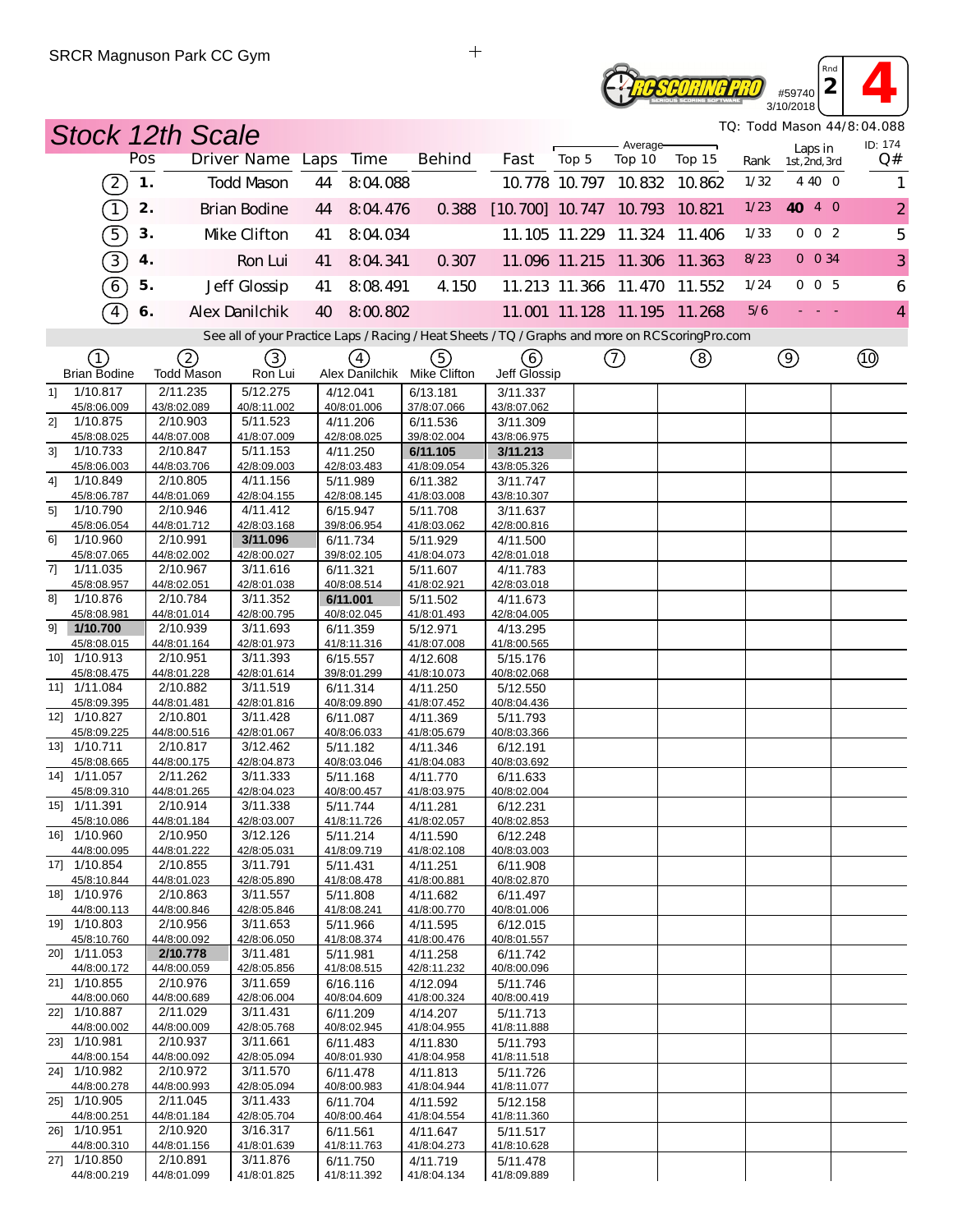| ∩<br><b>Brian Bodine</b>    | ි<br>Todd Mason         | (3)<br>Ron Lui          |      | 4<br>Alex Danilchik     | (5)<br>Mike Clifton     |                | (6)<br>Jeff Glossip     | ⑦              | (8)      | (ඉ                        | ⑩ |
|-----------------------------|-------------------------|-------------------------|------|-------------------------|-------------------------|----------------|-------------------------|----------------|----------|---------------------------|---|
| 28] 1/11.178<br>44/8:00.621 | 2/11.269<br>44/8:01.627 | 3/11.406<br>41/8:01.325 |      | 6/11.758<br>41/8:11.062 | 4/11.687<br>41/8:03.961 |                | 5/12.055<br>41/8:10.037 |                |          |                           |   |
| 29] 1/10.958                | 2/11.048                | 3/11.758                |      | 6/11.701                | 4/11.923                |                | 5/11.583                |                |          |                           |   |
| 44/8:00.677                 | 44/8:01.769             | 41/8:01.354             |      | 41/8:10.671             | 41/8:04.125             |                | 41/8:09.525             |                |          |                           |   |
| 30] 1/11.127                | 2/10.994                | 3/11.712                |      | 6/16.907                | 4/11.499                |                | 5/11.784                |                |          |                           |   |
| 44/8:00.978                 | 44/8:01.844             | 41/8:01.312             |      | 40/8:05.293             | 41/8:03.704             |                | 41/8:09.307             |                |          |                           |   |
| 31] 1/11.176                | 2/11.156                | 3/11.831                |      | 6/11.907                | 4/11.541                |                | 5/11.776                |                |          |                           |   |
| 44/8:01.317                 | 44/8:02.126             | 41/8:01.432             |      | 40/8:04.993             | 41/8:03.363             |                | 41/8:09.103             |                |          |                           |   |
| 32] 1/10.890                | 2/11.007                | 3/11.686                |      | 6/11.533                | 4/11.635                |                | 5/11.998                |                |          |                           |   |
| 44/8:01.025                 | 44/8:02.198             | 41/8:01.365             |      | 40/8:04.262             | 41/8:03.172             |                | 41/8:09.194             |                |          |                           |   |
| 33] 1/11.055                | 2/11.041                | 3/11.793                |      | 6/11.414                | 4/12.428                |                | 5/11.905                |                |          |                           |   |
| 44/8:01.413                 | 44/8:02.306             | 41/8:01.426             |      | 40/8:03.418             | 41/8:03.973             |                | 41/8:09.154             |                |          |                           |   |
| 34] 1/11.082                | 2/10.971                | 3/11.556                |      | 6/11.387                | 4/11.672                |                | 5/11.725                |                |          |                           |   |
| 44/8:01.592                 | 44/8:02.317             | 41/8:01.207             |      | 40/8:02.006             | 41/8:03.812             |                | 41/8:08.912             |                |          |                           |   |
| 35] 1/10.896                | 2/11.053                | 3/11.913                |      | 6/11.839                | 4/12.335                |                | 5/11.858                |                |          |                           |   |
| 44/8:01.536                 | 44/8:02.441             | 41/8:01.410             |      | 40/8:02.342             | 41/8:04.432             |                | 41/8:08.825             |                |          |                           |   |
| 36] 1/11.028                | 2/11.031                | 3/11.678                |      | 6/11.914                | 4/11.812                |                | 5/11.906                |                |          |                           |   |
| 44/8:01.641                 | 44/8:02.521             | 41/8:01.034             |      | 40/8:02.177             | 41/8:04.437             |                | 41/8:08.811             |                |          |                           |   |
| 37] 1/10.993                | 2/10.977                | 3/11.911                |      | 6/12.124                | 4/11.835                |                | 5/11.954                |                |          |                           |   |
| 44/8:01.692                 | 44/8:02.525             | 41/8:01.528             |      | 40/8:02.248             | 41/8:04.453             |                | 41/8:08.841             |                |          |                           |   |
| 38] 1/10.950                | 2/11.010                | 3/13.146                |      | 6/11.493                | 4/11.793                |                | 5/11.799                |                |          |                           |   |
| 44/8:01.695                 | 44/8:02.575             | 41/8:03.033             |      | 40/8:01.663             | 41/8:04.425             |                | 41/8:08.709             |                |          |                           |   |
| 39] 1/10.947                | 2/11.040                | 3/12.297                |      | 6/11.605                | 4/11.713                |                | 5/11.823                |                |          |                           |   |
| 44/8:01.698                 | 44/8:02.657             | 41/8:03.579             |      | 40/8:01.210             | 41/8:04.325             |                | 41/8:08.614             |                |          |                           |   |
| 40] 1/11.855                | 2/11.135                | 4/12.403                |      | 6/11.619                | 3/11.654                |                | 5/11.829                |                |          |                           |   |
| 44/8:02.691                 | 44/8:02.845             | 41/8:04.199             |      | 40/8:00.008             | 41/8:04.158             |                | 41/8:08.515             |                |          |                           |   |
| 41] 2/11.383                | 1/11.130                | 4/11.947                |      |                         | 3/11.684                |                | 5/11.887                |                |          |                           |   |
| 44/8:03.130                 | 44/8:03.012             | 41/8:04.034             |      |                         | 41/8:04.003             |                | 41/8:08.049             |                |          |                           |   |
| 42] 2/11.599                | 1/11.079                |                         |      |                         |                         |                |                         |                |          |                           |   |
| 44/8:03.078                 | 44/8:03.012<br>1/11.728 |                         |      |                         |                         |                |                         |                |          |                           |   |
| 43] 2/11.162                |                         |                         |      |                         |                         |                |                         |                |          |                           |   |
| 44/8:03.948<br>44] 2/11.522 | 44/8:03.887<br>1/11.203 |                         |      |                         |                         |                |                         |                |          |                           |   |
| 44/8:04.048                 | 44/8:04.009             |                         |      |                         |                         |                |                         |                |          |                           |   |
|                             | <b>Top Qualifiers</b>   | Qual#                   | Laps | Race Time               | <b>Behind</b>           | Rnd            | Race                    | Pos In Race    | Fast Lap | <b>Best 3 Consecutive</b> |   |
|                             | <b>Todd Mason</b>       | $\mathbf{1}$            | 44   | 8:04.088                |                         | $\overline{2}$ | $\overline{4}$          | $\mathbf{1}$   | 10.778   | 32.500                    |   |
|                             |                         | 2                       | 44   |                         |                         | 2              | $\overline{4}$          | $\overline{2}$ |          |                           |   |
|                             | <b>Brian Bodine</b>     |                         |      | 8:04.476                | 0.388                   |                |                         |                | 10.700   | 32.372                    |   |
|                             | Ron Lui                 | 3                       | 42   | 8:07.767                |                         | 1              | 3                       | 3              | 11.143   | 33.475                    |   |
|                             | <b>Alex Danilchik</b>   | $\overline{4}$          | 41   | 8:03.141                |                         | $\mathbf{1}$   | $\overline{4}$          | $\mathbf{1}$   | 11.206   | 33.847                    |   |
|                             | Mike Clifton            | 5                       | 41   | 8:04.034                | 0.893                   | 2              | $\overline{4}$          | 3              | 11.105   | 33.965                    |   |
|                             | Jeff Glossip            | 6                       | 41   | 8:08.491                | 4.457                   | 2              | $\overline{4}$          | 5              | 11.213   | 33.859                    |   |
|                             | Ryan Lence              | 7                       | 39   | 8:00.040                |                         | 2              | 3                       | 1              | 11.564   | 34.972                    |   |
|                             |                         |                         |      |                         |                         |                |                         |                |          |                           |   |
|                             | Ken Vannice             | 8                       | 39   | 8:11.620                | 11.580                  | $\overline{2}$ | 3                       | $\overline{c}$ | 11.879   | 35.819                    |   |
|                             | Scott Heywood           | 9                       | 37   | 8:02.503                |                         | 2              | 3                       | 3              | 12.165   | 37.207                    |   |
|                             | Max Lence               | 10                      | 35   | 8:06.372                |                         | $\overline{2}$ | 3                       | $\overline{4}$ | 12.103   | 36.876                    |   |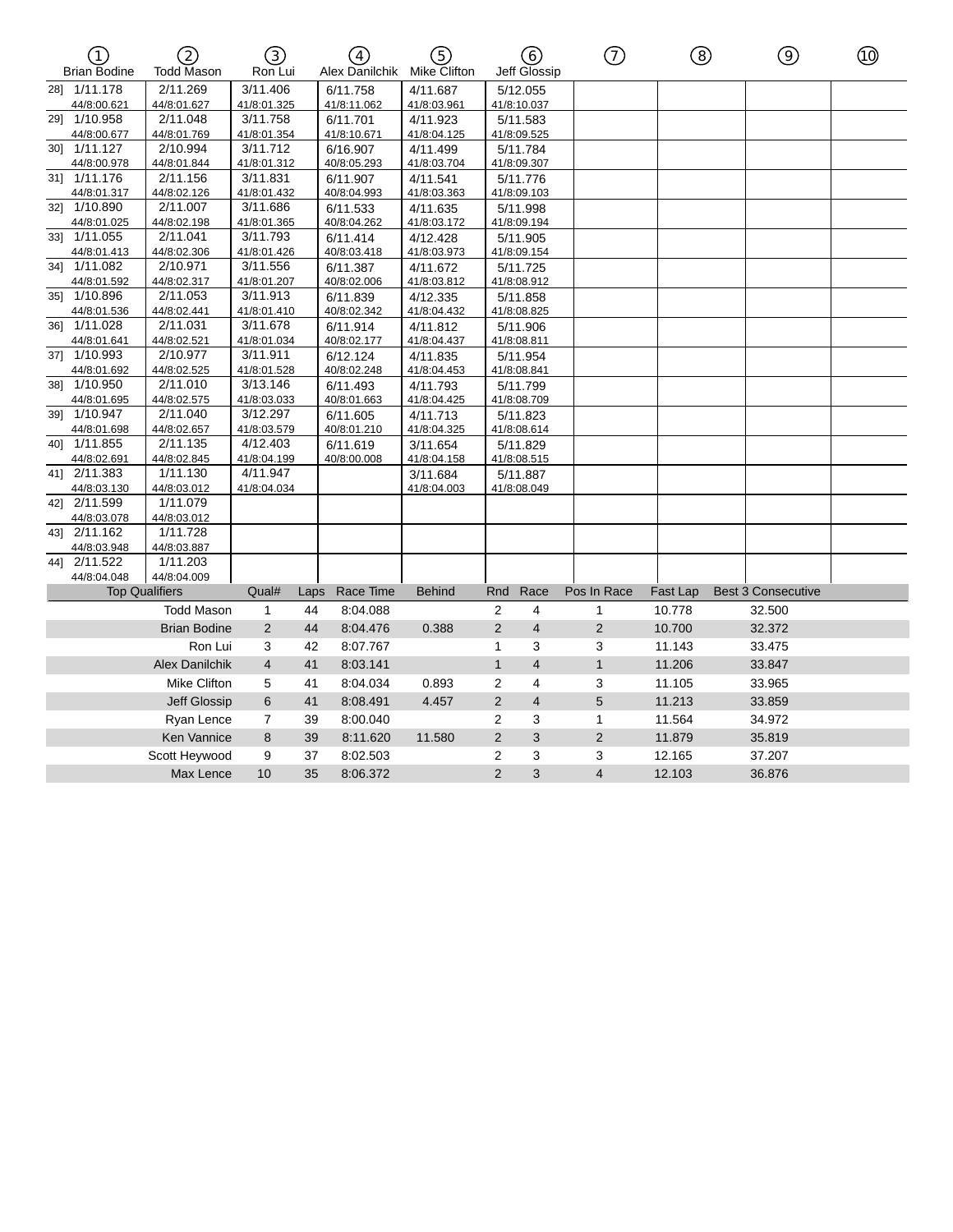# **2 16**<br> **2 16**<br> **16**/2018 *Reseoring Pro*

3/10/2018 *TQ: Alex Danilchik 34/6:09.360*

*Rnd*

|                |                         |     | <b>Modified Touring</b> |                                                                                                   |    |                         |                         |                                                       |       |                             |        |      |                          | TQ: Alex Danilchik 34/6:09.360 |
|----------------|-------------------------|-----|-------------------------|---------------------------------------------------------------------------------------------------|----|-------------------------|-------------------------|-------------------------------------------------------|-------|-----------------------------|--------|------|--------------------------|--------------------------------|
|                |                         | Pos |                         | Driver Name Laps                                                                                  |    | Time                    | <b>Behind</b>           | Fast                                                  | Top 5 | Average-<br>Top 10          | Top 15 | Rank | Laps in<br>1st, 2nd, 3rd | ID: 176<br>Q#                  |
|                | $\left[5\right]$        | 1.  |                         | Jake Danilchik                                                                                    | 34 | 6:10.559                |                         |                                                       |       | 10.597 10.640 10.673        | 10.701 | 2/15 | 18 11 5                  | 2                              |
|                |                         |     |                         |                                                                                                   |    |                         |                         |                                                       |       |                             |        |      |                          |                                |
|                | $\sqrt{4}$              | 2.  |                         | <b>Donny Banks</b>                                                                                | 33 | 6:00.193                |                         |                                                       |       | $[10.456]$ 10.517 10.566    | 10.623 | 1/7  | $0$ 2 10                 | 3                              |
|                | $\boxed{2}$             | 3.  |                         | <b>Stuart Mason</b>                                                                               | 33 | 6.01.140                | 0.947                   | 10.464 10.541                                         |       | 10.601                      | 10.646 | 1/15 | 078                      | 4                              |
|                | $\mathcal{T}$           | 4.  |                         | <b>Weylin Rose</b>                                                                                | 33 | 6:02.122                | 0.982                   |                                                       |       | 10.479 10.554 10.633        | 10.687 | 1/10 | 16 13 2                  | 5                              |
|                | $\boxed{3}$             | 5.  |                         | Sam Forbes                                                                                        | 33 | 6:02.707                | 0.585                   |                                                       |       | 10.681 10.708 10.738        | 10.767 | 4/19 | 008                      | 6                              |
|                | $6\phantom{.0}6$        | 6.  |                         | George Strichan                                                                                   | 31 | 6:06.281                |                         |                                                       |       | 10.924 10.949 11.007        | 11.059 | 1/4  |                          | $\overline{7}$                 |
|                | $\tau$                  | 7.  |                         | Alex Danilchik                                                                                    | 30 | 6:12:607                |                         |                                                       |       | 11.058 11.142 11.268 11.393 |        | 6/15 |                          | $\mathbf{1}$                   |
|                |                         |     |                         | See all of your Practice Laps / Racing / Heat Sheets / TQ / Graphs and more on RCS coring Pro.com |    |                         |                         |                                                       |       |                             |        |      |                          |                                |
|                | (1)                     |     | (2)                     | 3)                                                                                                |    | $\left(4\right)$        | 5)                      | (6)                                                   |       | $\left(7\right)$            | ⑧      |      | $\circledcirc$           |                                |
|                | Alex Danilchik          |     | Stuart Mason            | Sam Forbes                                                                                        |    |                         |                         | Donny Banks Jake DanilchikGeorge Strichan Weylin Rose |       |                             |        |      |                          |                                |
| 1              | 7/11.733                |     | 3/10.919                | 6/11.513                                                                                          |    | 5/11.228                | 2/10.912                | 4/11.191                                              |       | 1/10.479                    |        |      |                          |                                |
| 21             | 31/6:03.063<br>7/11.211 |     | 33/6:00.036<br>3/10.775 | 32/6:08.032<br>6/10.884                                                                           |    | 33/6:10.059<br>4/10.678 | 33/6:00.003<br>2/10.619 | 33/6:09.027<br>5/11.189                               |       | 35/6:06.008<br>1/10.555     |        |      |                          |                                |
|                | 32/6:07.004             |     | 34/6:08.073             | 33/6:09.006                                                                                       |    | 33/6:01.515             | 34/6:06.001             | 33/6:09.027                                           |       | 35/6:08.025                 |        |      |                          |                                |
| 3 <sup>1</sup> | 7/11.865                |     | 2/10.752                | 4/10.754                                                                                          |    | 5/11.499                | 3/11.184                | 6/11.641                                              |       | 1/10.551                    |        |      |                          |                                |
| 4]             | 32/6:11.306<br>7/12.798 |     | 34/6:07.766<br>2/10.694 | 33/6:04.065<br>4/10.773                                                                           |    | 33/6:07.051             | 34/6:10.826             | 32/6:02.088                                           |       | 35/6:08.433                 |        |      |                          |                                |
|                | 31/6:08.977             |     | 34/6:06.069             | 33/6:02.034                                                                                       |    | 5/10.655<br>33/6:03.495 | 3/10.710<br>34/6:09.155 | 6/12.146<br>32/6:09.036                               |       | 1/10.727<br>35/6:10.212     |        |      |                          |                                |
| 51             | 6/11.610                |     | 2/10.979                | 5/10.826                                                                                          |    | 4/10.502                | 3/10.699                | 7/15.093                                              |       | 1/11.091                    |        |      |                          |                                |
|                | 31/6:07.164             |     | 34/6:08.016             | 33/6:01.035                                                                                       |    | 33/6:00.096             | 34/6:08.016             | 30/6:07.056                                           |       | 34/6:03.012                 |        |      |                          |                                |
| 61             | 6/11.504                |     | 2/10.622<br>34/6:06.086 | 5/10.721<br>33/6:00.085                                                                           |    | 4/10.781<br>34/6:10.026 | 3/10.827<br>34/6:08.005 | 7/10.931<br>30/6:00.095                               |       | 1/10.939<br>34/6:04.593     |        |      |                          |                                |
| 71             | 31/6:05.386<br>6/11.472 |     | 2/10.856                | 5/10.757                                                                                          |    | 4/10.667                | 3/10.782                | 7/11.754                                              |       | 1/10.849                    |        |      |                          |                                |
|                | 31/6:03.984             |     | 34/6:07.002             | 34/6:10.026                                                                                       |    | 34/6:09.191             | 34/6:07.831             | 31/6:11.778                                           |       | 34/6:05.208                 |        |      |                          |                                |
| 81             | 6/11.757                |     | 4/11.223                | 5/10.944                                                                                          |    | 3/10.570                | 2/10.651                | 7/13.137                                              |       | 1/10.635                    |        |      |                          |                                |
|                | 31/6:04.056             |     | 34/6:08.985             | 34/6:10.472                                                                                       |    | 34/6:07.965             | 34/6:07.115             | 30/6:04.005                                           |       | 34/6:04.777                 |        |      |                          |                                |
| 91             | 6/11.058<br>31/6:01.701 |     | 4/10.698<br>34/6:08.408 | 5/10.696<br>34/6:09.731                                                                           |    | 3/10.915<br>34/6:08.333 | 2/10.597<br>34/6:06.368 | 7/10.936<br>30/6:00.066                               |       | 1/10.588<br>34/6:04.215     |        |      |                          |                                |
| 10] 6/11.981   |                         |     | 2/10.668                | 5/10.928                                                                                          |    | 4/10.956                | 1/10.655                | 7/13.532                                              |       | 3/11.853                    |        |      |                          |                                |
|                | 31/6:02.669             |     | 34/6:07.846             | 34/6:09.092                                                                                       |    | 34/6:08.073             | 34/6:05.976             | 30/6:04.065                                           |       | 34/6:08.118                 |        |      |                          |                                |
| 11] 6/14.363   |                         |     | 3/11.034                | 5/10.876                                                                                          |    | 4/10.971                | 1/10.741                | 7/11.075                                              |       | 2/10.859                    |        |      |                          |                                |
| 12] 6/11.557   | 31/6:10.168             |     | 34/6:08.498<br>2/10.592 | 34/6:09.889<br>4/11.089                                                                           |    | 34/6:09.116             | 34/6:05.901             | 30/6:01.690                                           |       | 34/6:08.022                 |        |      |                          |                                |
|                | 31/6:09.184             |     | 34/6:07.795             | 34/6:10.486                                                                                       |    | 5/11.605<br>33/6:00.332 | 1/10.776<br>34/6:05.925 | 7/11.122<br>31/6:11.354                               |       | 3/10.821<br>34/6:08.191     |        |      |                          |                                |
| 13] 7/14.998   |                         |     | 3/11.222                | 4/10.691                                                                                          |    | 5/10.791                | 1/11.247                | 6/13.297                                              |       | 2/10.708                    |        |      |                          |                                |
|                | 30/6:04.407             |     | 34/6:08.847             | 34/6:09.946                                                                                       |    | 33/6:00.004             | 34/6:07.002             | 30/6:02.004                                           |       | 34/6:07.088                 |        |      |                          |                                |
| 14] 7/11.693   |                         |     | 3/10.787                | 4/10.949                                                                                          |    | 5/11.027                | 1/10.967                | 6/12.525                                              |       | 2/10.925                    |        |      |                          |                                |
| 15] 7/12.034   | 30/6:03.428             |     | 34/6:08.705<br>3/11.010 | 34/6:10.114<br>4/10.681                                                                           |    | 33/6:00.265<br>5/10.835 | 34/6:07.612<br>1/11.036 | 30/6:03.364<br>6/11.168                               |       | 34/6:08.122<br>2/10.929     |        |      |                          |                                |
|                | 30/6:03.026             |     | 34/6:09.081             | 34/6:09.648                                                                                       |    | 33/6:00.096             | 34/6:08.106             | 30/6:01.048                                           |       | 34/6:08.356                 |        |      |                          |                                |
| 16] 7/15.975   |                         |     | 5/15.525                | 3/10.871                                                                                          |    | 4/10.481                | 1/10.738                | 6/14.573                                              |       | 2/10.967                    |        |      |                          |                                |
|                | 30/6:10.518             |     | 33/6:07.867             | 34/6:09.643                                                                                       |    | 34/6:10.009             | 34/6:07.922             | 30/6:06.206                                           |       | 34/6:08.645                 |        |      |                          |                                |
| 17] 7/12.265   | 30/6:10.358             |     | 5/10.648<br>33/6:06.882 | 3/10.785<br>34/6:09.048                                                                           |    | 4/11.837<br>33/6:01.058 | 1/10.711<br>34/6:07.007 | 6/11.517<br>30/6:04.994                               |       | 2/10.794<br>34/6:08.054     |        |      |                          |                                |
| 18] 7/11.441   |                         |     | 5/11.091                | 3/11.665                                                                                          |    | 4/10.611                | 1/11.137                | 6/11.994                                              |       | 2/10.919                    |        |      |                          |                                |
|                | 30/6:08.085             |     | 33/6:06.085             | 33/6:00.066                                                                                       |    | 33/6:00.451             | 34/6:08.314             | 30/6:04.007                                           |       | 34/6:08.692                 |        |      |                          |                                |
| 19] 7/11.091   |                         |     | 5/10.464                | 3/10.768                                                                                          |    | 4/11.477                | 2/11.073                | 6/11.181                                              |       | 1/10.755                    |        |      |                          |                                |
| 20] 7/12.235   | 30/6:06.963             |     | 33/6:05.709<br>5/10.879 | 34/6:10.725<br>3/10.803                                                                           |    | 33/6:01.419<br>4/11.212 | 34/6:08.738<br>2/10.709 | 30/6:03.157<br>6/11.023                               |       | 34/6:08.524                 |        |      |                          |                                |
|                | 30/6:06.096             |     | 33/6:05.376             | 34/6:10.549                                                                                       |    | 33/6:01.845             | 34/6:08.509             | 30/6:01.545                                           |       | 1/10.804<br>34/6:08.475     |        |      |                          |                                |
| 21] 7/11.630   |                         |     | 5/10.678                | 3/10.758                                                                                          |    | 4/10.623                | 1/10.741                | 6/11.051                                              |       | 2/10.902                    |        |      |                          |                                |
|                | 30/6:06.001             |     | 33/6:04.076             | 34/6:10.324                                                                                       |    | 33/6:01.302             | 34/6:08.349             | 30/6:00.114                                           |       | 34/6:08.576                 |        |      |                          |                                |
| 22] 7/11.270   |                         |     | 5/11.001                | 3/11.148                                                                                          |    | 4/11.040                | 1/10.678                | 6/11.158                                              |       | 2/10.878                    |        |      |                          |                                |
| 23] 7/13.162   | 30/6:04.827             |     | 33/6:04.068<br>5/10.507 | 34/6:10.723<br>3/11.367                                                                           |    | 33/6:01.044<br>4/10.577 | 34/6:08.111<br>1/10.962 | 31/6:10.915<br>6/10.997                               |       | 34/6:08.637<br>2/10.758     |        |      |                          |                                |
|                | 30/6:06.130             |     | 33/6:03.889             | 33/6:00.489                                                                                       |    | 33/6:00.905             | 34/6:08.308             | 31/6:09.614                                           |       | 34/6:08.515                 |        |      |                          |                                |
| 24] 7/11.118   |                         |     | 5/10.532                | 4/10.982                                                                                          |    | 3/10.590                | 2/10.928                | 6/10.924                                              |       | 1/10.600                    |        |      |                          |                                |
|                | 30/6:04.775             |     | 33/6:03.022             | 33/6:00.566                                                                                       |    | 33/6:00.428             | 34/6:08.446             | 31/6:08.331                                           |       | 34/6:08.177                 |        |      |                          |                                |
| 25] 7/12.381   | 30/6:05.004             |     | 5/10.920<br>33/6:03.105 | 4/12.067<br>33/6:02.076                                                                           |    | 3/10.769<br>33/6:00.228 | 2/10.983<br>34/6:08.641 | 6/12.951<br>31/6:09.656                               |       | 1/10.740<br>34/6:08.056     |        |      |                          |                                |
| 26] 7/11.234   |                         |     | 5/10.790                | 4/11.186                                                                                          |    | 3/11.316                | 2/11.163                | 6/11.125                                              |       | 1/10.837                    |        |      |                          |                                |
|                | 30/6:03.969             |     | 33/6:02.835             | 33/6:02.034                                                                                       |    | 33/6:00.728             | 34/6:09.007             | 31/6:08.697                                           |       | 34/6:08.063                 |        |      |                          |                                |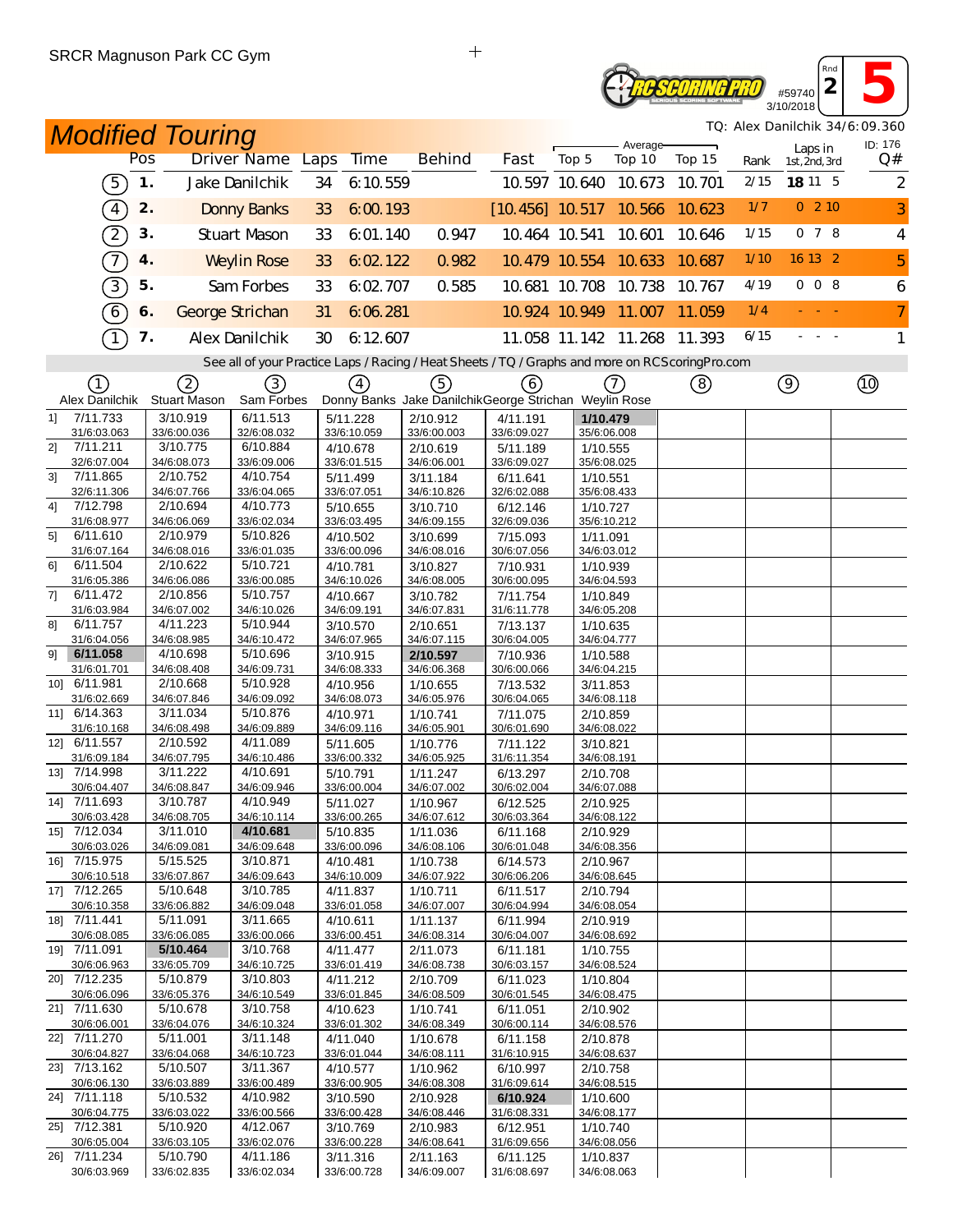|        | $\left(1\right)$<br>Alex Danilchik | 2<br><b>Stuart Mason</b> | (3)<br>Sam Forbes       |      | (4)                     | (5)                     |                | (6)                     | Donny Banks Jake DanilchikGeorge Strichan Weylin Rose | ⑧        | 9)                        | (10) |
|--------|------------------------------------|--------------------------|-------------------------|------|-------------------------|-------------------------|----------------|-------------------------|-------------------------------------------------------|----------|---------------------------|------|
|        | 27] 7/14.478<br>30/6:06.566        | 5/10.907<br>33/6:02.718  | 4/10.993<br>33/6:02.364 |      | 3/11.373<br>33/6:01.276 | 2/10.858<br>34/6:09.063 |                | 6/10.960<br>31/6:07.625 | 1/10.790<br>34/6:08.018                               |          |                           |      |
|        | 28] 7/11.280<br>30/6:05.560        | 4/10.750<br>33/6:02.434  | 5/11.456<br>33/6:02.917 |      | 3/10.789<br>33/6:01.078 | 2/11.059<br>34/6:09.312 |                | 6/11.056<br>31/6:06.741 | 1/11.272<br>34/6:08.572                               |          |                           |      |
|        | 29] 7/15.614<br>30/6:09.113        | 4/10.613<br>33/6:02.021  | 5/10.930<br>33/6:02.840 |      | 3/11.041<br>33/6:01.202 | 1/10.825<br>34/6:09.275 |                | 6/11.340<br>31/6:06.216 | 2/11.443<br>34/6:09.275                               |          |                           |      |
|        | 30] 7/15.799<br>29/6:00.189        | 4/10.732<br>33/6:01.757  | 5/11.063<br>33/6:02.912 |      | 3/10.860<br>33/6:01.108 | 1/10.708<br>34/6:09.104 |                | 6/12.271<br>31/6:06.688 | 2/11.662<br>34/6:10.180                               |          |                           |      |
| 31]    |                                    | 4/10.756<br>33/6:01.530  | 5/11.161<br>33/6:03.095 |      | 3/10.865<br>33/6:01.002 | 1/11.170<br>34/6:09.448 |                | 6/11.423<br>31/6:06.028 | 2/11.010<br>34/6:10.314                               |          |                           |      |
| 32]    |                                    | 3/10.763<br>33/6:01.339  | 5/10.810<br>33/6:02.896 |      | 2/10.456<br>33/6:00.525 | 1/10.947<br>34/6:09.526 |                |                         | 4/13.184<br>33/6:01.783                               |          |                           |      |
| 33]    |                                    | 3/10.753<br>33/6:01.014  | 5/10.812<br>33/6:02.071 |      | 2/10.596<br>33/6:00.019 | 1/11.709<br>34/6:10.393 |                |                         | 4/11.298<br>33/6:02.012                               |          |                           |      |
| $34$ ] |                                    |                          |                         |      |                         | 1/11.057<br>34/6:10.056 |                |                         |                                                       |          |                           |      |
|        |                                    | <b>Top Qualifiers</b>    | Qual#                   | Laps | Race Time               | <b>Behind</b>           | Rnd            | Race                    | Pos In Race                                           | Fast Lap | <b>Best 3 Consecutive</b> |      |
|        |                                    | Alex Danilchik           |                         | 34   | 6:09.360                |                         |                | 5                       |                                                       | 10.563   | 31.761                    |      |
|        |                                    | Jake Danilchik           | $\overline{2}$          | 34   | 6:10.559                | 1.199                   | $\overline{2}$ | 5                       |                                                       | 10.597   | 31.903                    |      |
|        |                                    | Donny Banks              | 3                       | 33   | 6:00.193                |                         | $\overline{2}$ | 5                       | 2                                                     | 10.456   | 31.917                    |      |
|        |                                    | <b>Stuart Mason</b>      | $\overline{4}$          | 33   | 6:01.140                | 0.947                   | $\overline{2}$ | 5                       | 3                                                     | 10.464   | 31.959                    |      |
|        |                                    | Weylin Rose              | 5                       | 33   | 6:02.122                | 0.982                   | 2              | 5                       | 4                                                     | 10.479   | 31.585                    |      |
|        |                                    | Sam Forbes               | 6                       | 33   | 6:02.707                | 0.585                   | $\overline{2}$ | 5                       | 5                                                     | 10.681   | 32.304                    |      |
|        |                                    | George Strichan          | $\overline{7}$          | 31   | 6:06.281                |                         | 2              | 5                       | 6                                                     | 10.924   | 33.079                    |      |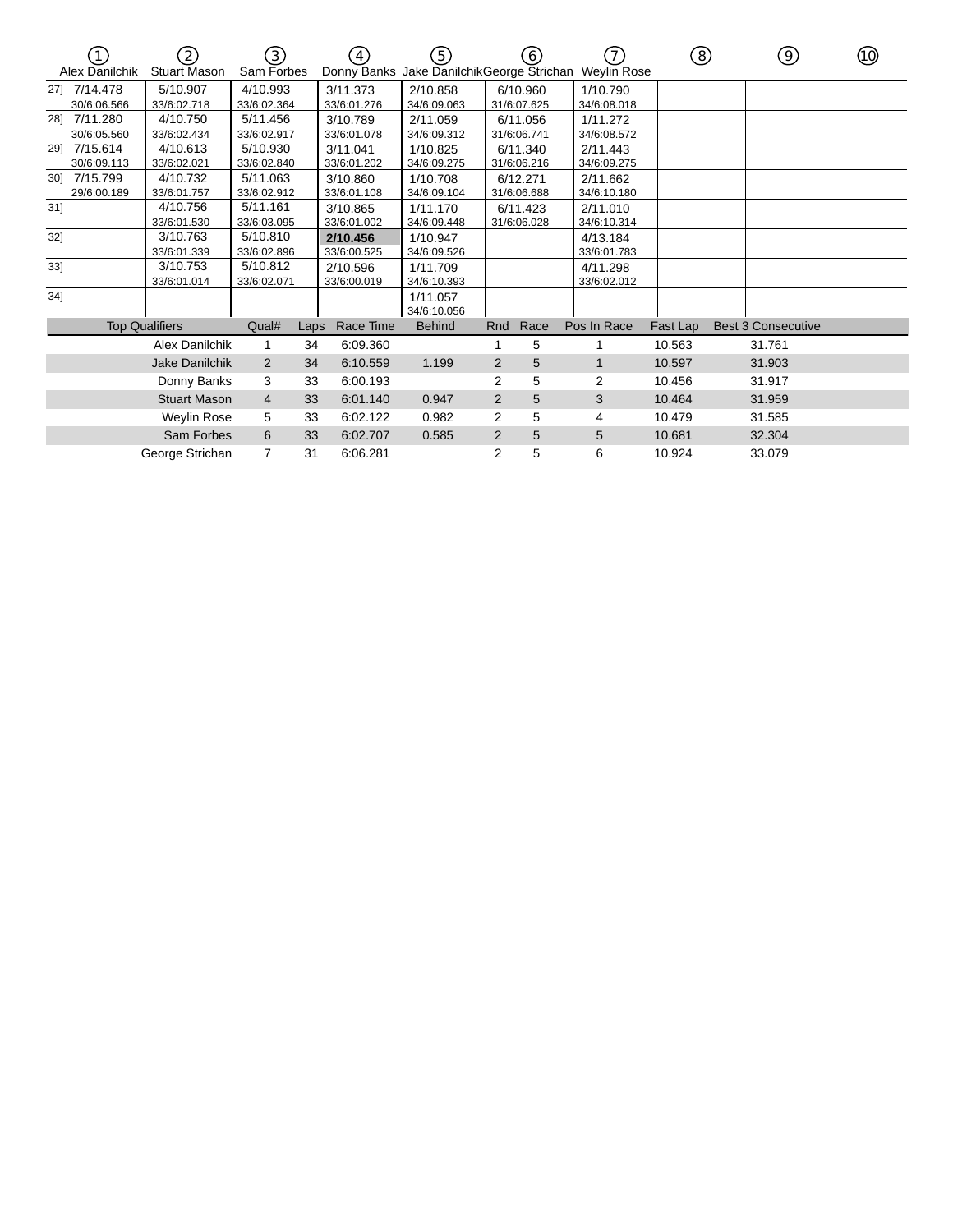

3/10/2018 *TQ: Alex Pate 29/6:11.392*

*Rnd*

|        | <b>Formula 1</b>                                          |               |                         |                         |      |                         |                                                                                                   |                          |                      |                    |                             |       |                          | TQ: Alex Pate 29/6:11.392 |
|--------|-----------------------------------------------------------|---------------|-------------------------|-------------------------|------|-------------------------|---------------------------------------------------------------------------------------------------|--------------------------|----------------------|--------------------|-----------------------------|-------|--------------------------|---------------------------|
|        |                                                           | Pos           |                         | <b>Driver Name</b>      | Laps | <b>Time</b>             | <b>Behind</b>                                                                                     | Fast                     | Top 5                | Average-<br>Top 10 | Top 15                      | Rank  | Laps in<br>1st, 2nd, 3rd | ID: 177<br>Q#             |
|        | $\left(1\right)$                                          | $\mathbf 1$ . |                         | Alex Pate               | 29   | 6:11.392                |                                                                                                   | $[12.398]$ 12.457 12.518 |                      |                    | 12.592                      | 2/4   | 29 0 0                   | 1                         |
|        | $\mathcal{D}% _{M_{1},M_{2}}^{\alpha,\beta}(\varepsilon)$ | 2.            |                         | <b>Russ Dyer</b>        | 28   | 6:08.524                |                                                                                                   |                          | 12 522 12 672 12 764 |                    | 12.839                      | 1/19  | $027 - 1$                | $\overline{2}$            |
|        | $\boxed{5}$                                               | 3.            |                         | Dave Hawley             | 25   | 6.06.359                |                                                                                                   |                          | 13.110 13.262 13.466 |                    | 13.686                      | 4/17  | 0 0 14                   | $\overline{4}$            |
|        | 3)                                                        | 4.            |                         | Dave McMullen           | 24   | 6:08.631                |                                                                                                   |                          | 12 565 13 245 13 708 |                    | 14.104                      | 11/13 | 0, 1, 10                 | 3                         |
|        | $\boxed{4}$                                               | 5.            |                         | Scott Heywood           | 23   | 6:03.746                |                                                                                                   |                          |                      |                    | 14.715 14.901 15.118 15.368 | 7/13  |                          | 5                         |
|        |                                                           |               |                         |                         |      |                         | See all of your Practice Laps / Racing / Heat Sheets / TQ / Graphs and more on RCS coring Pro.com |                          |                      |                    |                             |       |                          |                           |
|        | ①                                                         |               |                         |                         |      |                         |                                                                                                   |                          |                      |                    |                             |       |                          |                           |
|        | Alex Pate                                                 |               | (2)<br><b>Russ Dyer</b> | (3)                     |      | $\left(4\right)$        | (5)<br>Dave McMullenScott Heywood Dave Hawley                                                     | ⊙                        |                      | ⊙                  | (8)                         |       | $\circledcirc$           | $^{\circledR}$            |
| 11     | 1/12.458                                                  |               | 3/13.526                | 2/13.300                |      | 5/16.466                | 4/16.305                                                                                          |                          |                      |                    |                             |       |                          |                           |
| 21     | 29/6:01.034<br>1/12.594                                   |               | 27/6:05.031<br>2/13.074 | 28/6:12.004<br>3/13.906 |      | 22/6:02.034<br>5/16.593 | 23/6:14.009<br>4/14.207                                                                           |                          |                      |                    |                             |       |                          |                           |
|        | 29/6:03.225                                               |               | 28/6:12.004             | 27/6:07.335             |      | 22/6:03.066             | 24/6:06.012                                                                                       |                          |                      |                    |                             |       |                          |                           |
| 31     | 1/12.728                                                  |               | 2/12.522                | 3/12.732                |      | 4/14.994                | 5/20.130                                                                                          |                          |                      |                    |                             |       |                          |                           |
| 4]     | 29/6:05.206<br>1/12.688                                   |               | 28/6:05.012<br>2/12.736 | 28/6:12.773<br>3/17.057 |      | 23/6:08.383<br>4/15.383 | 22/6:11.036                                                                                       |                          |                      |                    |                             |       |                          |                           |
|        | 29/6:05.907                                               |               | 28/6:03.002             | 26/6:10.005             |      | 23/6:04.078             | 5/14.676<br>23/6:15.059                                                                           |                          |                      |                    |                             |       |                          |                           |
| 51     | 1/13.598                                                  |               | 2/12.883                | 3/12.565                |      | 4/14.815                | 5/15.539                                                                                          |                          |                      |                    |                             |       |                          |                           |
|        | 29/6:11.606                                               |               | 28/6:02.544             | 26/6:01.712             |      | 24/6:15.006             | 23/6:11.956                                                                                       |                          |                      |                    |                             |       |                          |                           |
| 61     | 1/12.398                                                  |               | 2/12.812                | 3/14.851                |      | 4/15.086                | 5/15.028                                                                                          |                          |                      |                    |                             |       |                          |                           |
| 7]     | 29/6:09.556<br>1/12.629                                   |               | 28/6:01.009<br>2/13.274 | 26/6:05.776<br>3/15.093 |      | 24/6:13.036<br>4/15.646 | 23/6:07.578<br>5/15.387                                                                           |                          |                      |                    |                             |       |                          |                           |
|        | 29/6:09.087                                               |               | 28/6:03.032             | 26/6:09.571             |      | 24/6:13.645             | 23/6:05.601                                                                                       |                          |                      |                    |                             |       |                          |                           |
| 81     | 1/12.759                                                  |               | 2/13.302                | 3/18.028                |      | 4/15.247                | 5/14.495                                                                                          |                          |                      |                    |                             |       |                          |                           |
|        | 29/6:09.206                                               |               | 28/6:04.455             | 25/6:07.281             |      | 24/6:12.069             | 23/6:01.588                                                                                       |                          |                      |                    |                             |       |                          |                           |
| 91     | 1/12.461                                                  |               | 2/13.033                | 3/13.779                |      | 4/14.715                | 5/15.984                                                                                          |                          |                      |                    |                             |       |                          |                           |
|        | 29/6:08.332<br>10] 1/12.554                               |               | 28/6:04.497<br>2/12.934 | 25/6:04.075<br>3/17.947 |      | 24/6:10.506<br>5/16.656 | 23/6:02.025<br>4/13.816                                                                           |                          |                      |                    |                             |       |                          |                           |
|        | 29/6:07.923                                               |               | 28/6:04.028             | 25/6:13.015             |      | 24/6:13.044             | 24/6:13.368                                                                                       |                          |                      |                    |                             |       |                          |                           |
| $11$ ] | 1/12.503                                                  |               | 2/13.213                | 3/20.047                |      | 5/17.758                | 4/14.248                                                                                          |                          |                      |                    |                             |       |                          |                           |
|        | 29/6:07.043                                               |               | 28/6:04.789             | 24/6:09.403             |      | 23/6:02.048             | 24/6:10.494                                                                                       |                          |                      |                    |                             |       |                          |                           |
|        | 12] 1/12.484<br>29/6:06.970                               |               | 2/12.975<br>28/6:04.653 | 4/14.010<br>24/6:06.062 |      | 5/16.406<br>23/6:03.725 | 3/13.420<br>24/6:06.046                                                                           |                          |                      |                    |                             |       |                          |                           |
|        | 13] 1/12.613                                              |               | 2/12.928                | 4/13.853                |      | 5/16.586                | 3/13.746                                                                                          |                          |                      |                    |                             |       |                          |                           |
|        | 29/6:06.894                                               |               | 28/6:04.452             | 24/6:04.006             |      | 23/6:05.080             | 24/6:03.655                                                                                       |                          |                      |                    |                             |       |                          |                           |
|        | 14] 1/12.983                                              |               | 2/12.667                | 4/16.300                |      | 5/16.337                | 3/13.679                                                                                          |                          |                      |                    |                             |       |                          |                           |
|        | 29/6:07.575                                               |               | 28/6:03.076             | 24/6:05.948             |      | 23/6:05.847             | 24/6:01.131                                                                                       |                          |                      |                    |                             |       |                          |                           |
|        | 15] 1/12.880<br>29/6:07.971                               |               | 2/13.595<br>28/6:04.877 | 4/15.573<br>24/6:06.464 |      | 5/14.898<br>23/6:04.304 | 3/13.110<br>25/6:12.095                                                                           |                          |                      |                    |                             |       |                          |                           |
|        | 16] 1/12.485                                              |               | 2/12.697                | 4/14.143                |      | 5/16.189                | 3/14.360                                                                                          |                          |                      |                    |                             |       |                          |                           |
|        | 29/6:07.611                                               |               | 28/6:04.297             | 24/6:04.077             |      | 23/6:04.808             | 25/6:12.078                                                                                       |                          |                      |                    |                             |       |                          |                           |
|        | 17] 1/12.742                                              |               | 2/12.881                | 4/14.408                |      | 5/15.728                | 3/13.560                                                                                          |                          |                      |                    |                             |       |                          |                           |
|        | 29/6:07.072<br>18] 1/12.833                               |               | 28/6:04.082<br>2/14.623 | 24/6:03.656<br>4/15.269 |      | 23/6:04.617<br>5/15.347 | 25/6:10.132<br>3/14.009                                                                           |                          |                      |                    |                             |       |                          |                           |
|        | 29/6:07.961                                               |               | 28/6:06.597             | 24/6:03.813             |      | 23/6:03.975             | 25/6:09.027                                                                                       |                          |                      |                    |                             |       |                          |                           |
|        | 19] 1/12.909                                              |               | 2/13.211                | 4/19.265                |      | 5/16.134                | 3/19.117                                                                                          |                          |                      |                    |                             |       |                          |                           |
|        | 29/6:08.003                                               |               | 28/6:06.785             | 24/6:09.006             |      | 23/6:04.344             | 25/6:14.763                                                                                       |                          |                      |                    |                             |       |                          |                           |
|        | 20] 1/12.902<br>29/6:08.059                               |               | 2/12.839<br>28/6:06.422 | 4/14.624<br>24/6:08.001 |      | 5/15.636<br>23/6:04.113 | 3/13.201<br>25/6:12.525                                                                           |                          |                      |                    |                             |       |                          |                           |
|        | 21] 1/13.601                                              |               | 2/13.926                | 4/15.099                |      | 5/15.429                | 3/14.395                                                                                          |                          |                      |                    |                             |       |                          |                           |
|        | 29/6:09.819                                               |               | 28/6:07.533             | 24/6:07.828             |      | 23/6:03.673             | 25/6:11.916                                                                                       |                          |                      |                    |                             |       |                          |                           |
|        | 22] 1/12.874                                              |               | 2/13.786                | 4/14.824                |      | 5/15.272                | 3/13.613                                                                                          |                          |                      |                    |                             |       |                          |                           |
|        | 29/6:09.987<br>23] 1/12.966                               |               | 28/6:08.378             | 24/6:07.276             |      | 23/6:03.107             | 25/6:10.488                                                                                       |                          |                      |                    |                             |       |                          |                           |
|        | 29/6:10.241                                               |               | 2/13.435<br>28/6:08.711 | 4/14.383<br>24/6:06.323 |      | 5/16.425<br>23/6:03.075 | 3/13.167<br>25/6:08.684                                                                           |                          |                      |                    |                             |       |                          |                           |
|        | 24] 1/12.939                                              |               | 2/13.365                | 4/17.575                |      |                         | 3/13.413                                                                                          |                          |                      |                    |                             |       |                          |                           |
|        | 29/6:10.450                                               |               | 28/6:08.946             | 24/6:08.063             |      |                         | 25/6:07.302                                                                                       |                          |                      |                    |                             |       |                          |                           |
|        | 25] 1/13.034                                              |               | 2/12.740                |                         |      |                         | 3/13.754                                                                                          |                          |                      |                    |                             |       |                          |                           |
|        | 29/6:10.759<br>26] 1/12.897                               |               | 28/6:08.457<br>2/13.188 |                         |      |                         | 25/6:06.036                                                                                       |                          |                      |                    |                             |       |                          |                           |
|        | 29/6:10.876                                               |               | 28/6:08.490             |                         |      |                         |                                                                                                   |                          |                      |                    |                             |       |                          |                           |
|        | 27] 1/12.783                                              |               | 2/13.494                |                         |      |                         |                                                                                                   |                          |                      |                    |                             |       |                          |                           |
|        | 29/6:10.877                                               |               | 28/6:08.832             |                         |      |                         |                                                                                                   |                          |                      |                    |                             |       |                          |                           |
|        | 28] 1/13.038                                              |               | 2/12.865                |                         |      |                         |                                                                                                   |                          |                      |                    |                             |       |                          |                           |
|        | 29/6:11.127                                               |               | 28/6:08.052             |                         |      |                         |                                                                                                   |                          |                      |                    |                             |       |                          |                           |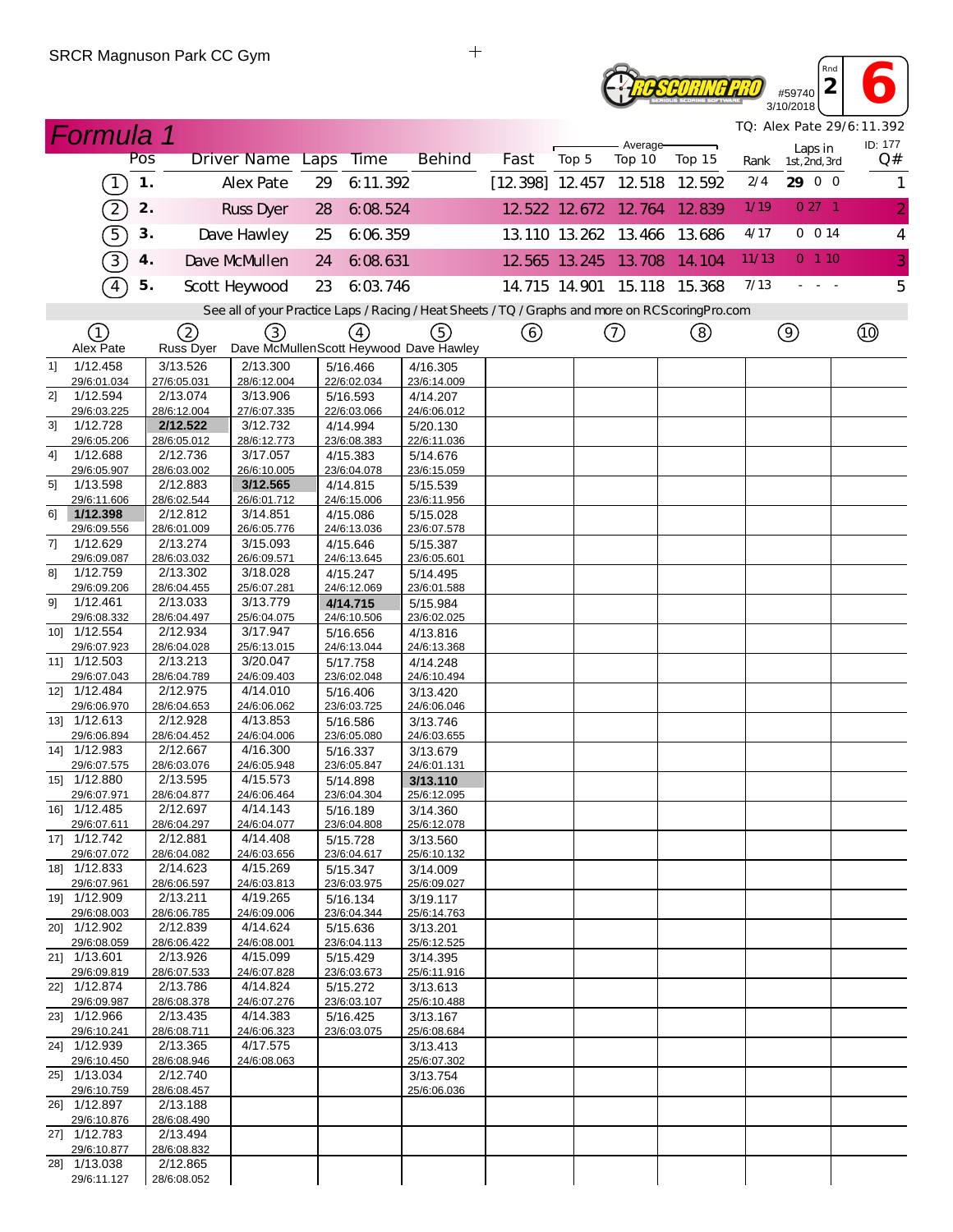|     | Alex Pate               | $\overline{c}$<br><b>Russ Dyer</b> | $\left(3\right)$ |      | 4         | 5<br>Dave McMullenScott Heywood Dave Hawley |               | 6        |             | 8        | $\overline{9}$            | (10) |
|-----|-------------------------|------------------------------------|------------------|------|-----------|---------------------------------------------|---------------|----------|-------------|----------|---------------------------|------|
| 291 | 1/13.059<br>29/6:11.039 |                                    |                  |      |           |                                             |               |          |             |          |                           |      |
|     |                         | <b>Top Qualifiers</b>              |                  | Laps | Race Time | <b>Behind</b>                               |               | Rnd Race | Pos In Race | Fast Lap | <b>Best 3 Consecutive</b> |      |
|     |                         | Alex Pate                          |                  | 29   | 6:11.392  |                                             | 2             | 6        |             | 12.398   | 37.518                    |      |
|     |                         | <b>Russ Dyer</b>                   | $\overline{2}$   | 28   | 6:08.524  |                                             | 2             | 6        | 2           | 12.522   | 38.141                    |      |
|     |                         | Dave McMullen                      | 3                | 28   | 6:13.494  | 4.970                                       |               | 6        | 3           | 12.489   | 38.588                    |      |
|     |                         | Dave Hawley                        | 4                | 25   | 6:06.359  |                                             | $\mathcal{P}$ | 6        | 3           | 13.110   | 40.193                    |      |
|     |                         | Scott Heywood                      | 5                | 23   | 6:03.746  |                                             | っ             | 6        | 5           | 14.715   | 45.192                    |      |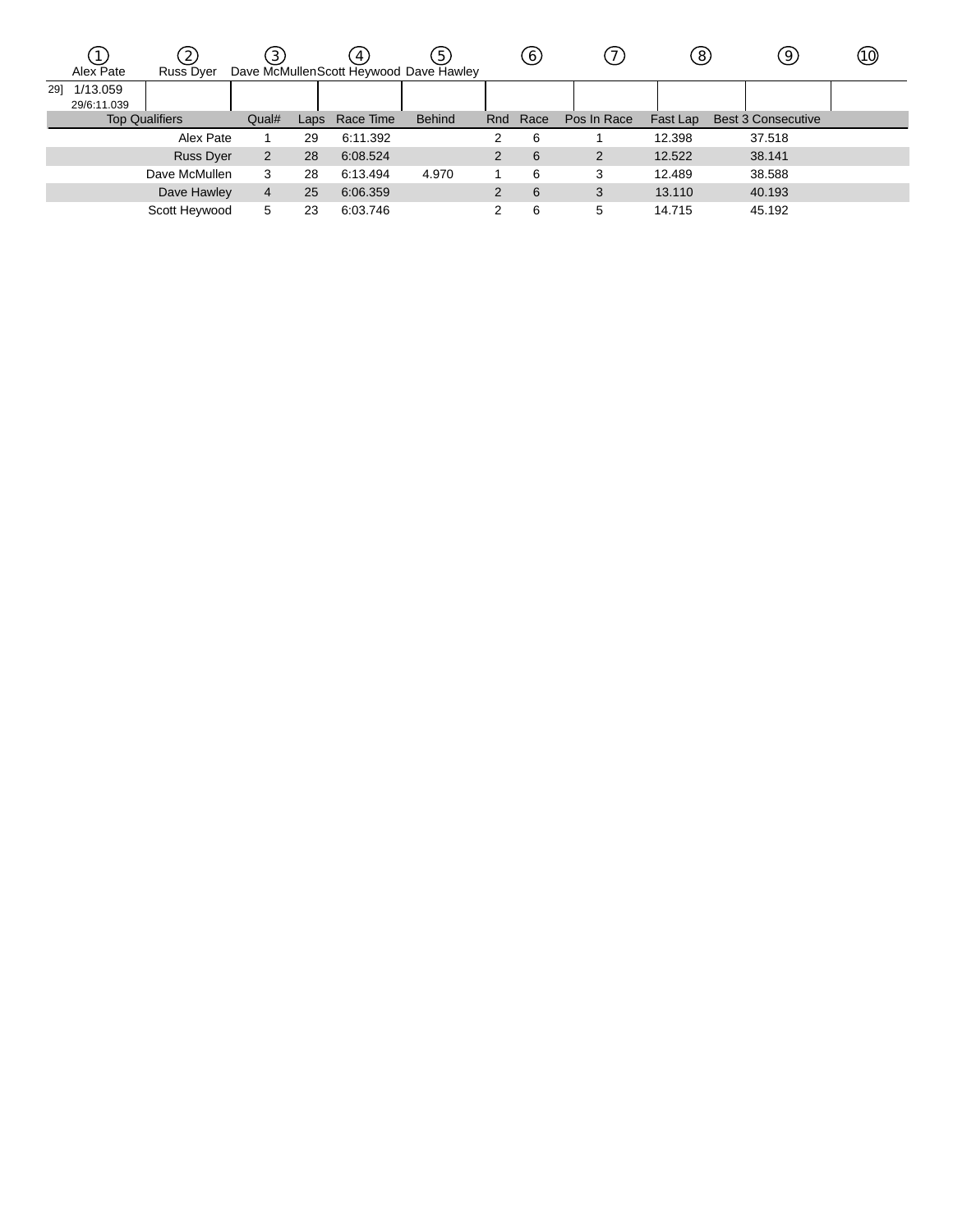## $^{459740}_{40/2018}$ **Reseoring PRO** 3/10/2018

*TQ: Donny Banks 32/6:10.088*

*Rnd*

| <b>Stock Touring</b>                           |                         |                                                                                                   |                         |          |                                              |                               |       | Average-                    |        |       |                          | TQ: Donny Banks 32/6:10.088<br>ID: 178 |
|------------------------------------------------|-------------------------|---------------------------------------------------------------------------------------------------|-------------------------|----------|----------------------------------------------|-------------------------------|-------|-----------------------------|--------|-------|--------------------------|----------------------------------------|
|                                                | Pos                     | Driver Name Laps                                                                                  | <b>Time</b>             |          | <b>Behind</b>                                | Fast                          | Top 5 | Top 10                      | Top 15 | Rank  | Laps in<br>1st, 2nd, 3rd | Q#                                     |
| $\left(3\right)$                               | 1.                      | <b>Alex Pate</b>                                                                                  | 32                      | 6:10.788 |                                              |                               |       | 11.260 11.293 11.330        | 11.371 | 1/2   | 28 3 1                   | $\overline{2}$                         |
| $\Large{\mathbb{2}}$                           | 2.                      | Ron Lui                                                                                           | 31                      | 6:11.329 |                                              |                               |       | 11.443 11.559 11.636 11.687 |        | 5/17  | 4 12 14                  | 9                                      |
| (6)                                            | 3.                      | Jeff Sr. Jenkins                                                                                  | 29                      | 6.02.250 |                                              |                               |       | 11.633 11.769 11.916 12.011 |        | 1/4   | 008                      | 10                                     |
| $\boxed{4}$                                    | 4.                      | <b>Jack Browers</b>                                                                               | 29                      | 6:14.304 | 12.054                                       |                               |       | 11.955 12.061 12.118 12.168 |        | 2/14  | 025                      | 11                                     |
| 5                                              | 5.                      | Mke Malkinson                                                                                     | 21                      | 4:09.837 |                                              | [11.242] 11.321 11.396 11.465 |       |                             |        | 14/15 | 0141                     | 12                                     |
| $\left( \begin{matrix} 1 \end{matrix} \right)$ | 6.                      | Kelsey Myoshi                                                                                     | $\overline{O}$          |          |                                              |                               |       |                             |        | 11/10 |                          |                                        |
|                                                |                         | See all of your Practice Laps / Racing / Heat Sheets / TQ / Graphs and more on RCS coring Pro.com |                         |          |                                              |                               |       |                             |        |       |                          |                                        |
| (1)                                            | 2                       | $\circled{3}$                                                                                     | (4)                     |          | (5)                                          | (6)                           |       | (7)                         | (8)    |       | $\circledcirc$           | Q)                                     |
| Kelsey Miyoshi                                 | Ron Lui                 | Alex Pate                                                                                         |                         |          | Jack Browers Mike Malkinson Jeff Sr. Jenkins |                               |       |                             |        |       |                          |                                        |
| 11                                             | 1/12.102<br>30/6:03.363 | 3/12.288<br>30/6:08.007                                                                           | 2/12.257<br>30/6:07.008 |          | 5/15.952<br>23/6:06.085                      | 4/13.269<br>28/6:11.056       |       |                             |        |       |                          |                                        |
| 2]                                             | 1/11.693                | 2/11.908                                                                                          | 3/13.624                |          | 5/11.289                                     | 4/12.935                      |       |                             |        |       |                          |                                        |
|                                                | 31/6:08.009             | 30/6:03.363                                                                                       | 28/6:02.032             |          | 27/6:07.074                                  | 28/6:06.008                   |       |                             |        |       |                          |                                        |
| 3]                                             | 1/12.118<br>31/6:11.007 | 2/11.718<br>31/6:11.007                                                                           | 3/12.193<br>29/6:08.001 |          | 5/12.123<br>28/6:07.036                      | 4/12.042<br>29/6:09.075       |       |                             |        |       |                          |                                        |
| 4]                                             | 1/11.497                | 2/11.639                                                                                          | 3/12.427                |          | 5/13.037                                     | 4/13.030                      |       |                             |        |       |                          |                                        |
|                                                | 31/6:07.427             | 31/6:08.512                                                                                       | 29/6:06.125             |          | 28/6:06.008                                  | 29/6:11.078                   |       |                             |        |       |                          |                                        |
| 5]                                             | 2/11.884<br>31/6:07.598 | 1/11.260<br>31/6:04.622                                                                           | 3/12.092<br>29/6:03.022 |          | 4/11.485<br>29/6:10.562                      | 5/13.299<br>28/6:01.648       |       |                             |        |       |                          |                                        |
| 61                                             | 3/15.574                | 1/11.310                                                                                          | 2/12.153                |          | 4/11.396                                     | 5/13.098                      |       |                             |        |       |                          |                                        |
|                                                | 29/6:01.871             | 31/6:02.286                                                                                       | 29/6:01.291             |          | 29/6:03.853                                  | 28/6:02.046                   |       |                             |        |       |                          |                                        |
| 7]                                             | 4/11.954                | 1/11.740                                                                                          | 3/12.062                |          | 2/11.474                                     | 5/12.531                      |       |                             |        |       |                          |                                        |
| 8]                                             | 30/6:12.085<br>2/11.518 | 31/6:02.522<br>1/11.619                                                                           | 30/6:12.042<br>4/14.207 |          | 30/6:11.828<br>3/12.162                      | 28/6:00.008<br>5/12.278       |       |                             |        |       |                          |                                        |
|                                                | 30/6:08.775             | 31/6:02.235                                                                                       | 29/6:06.161             |          | 30/6:10.095                                  | 29/6:11.049                   |       |                             |        |       |                          |                                        |
| 9]                                             | 3/12.154                | 1/11.271                                                                                          | 4/12.347                |          | 2/11.328                                     | 5/11.848                      |       |                             |        |       |                          |                                        |
|                                                | 30/6:08.003             | 31/6:00.805                                                                                       | 29/6:05.271             |          | 30/6:07.005                                  | 29/6:08.396                   |       |                             |        |       |                          |                                        |
| $10$ ]                                         | 3/11.443<br>30/6:05.082 | 1/11.331<br>32/6:11.456                                                                           | 5/19.549<br>28/6:12.148 |          | 2/11.242<br>30/6:04.047                      | 4/13.544<br>29/6:10.823       |       |                             |        |       |                          |                                        |
| 11]                                            | 3/11.830                | 1/11.499                                                                                          | 5/12.096                |          | 2/11.567                                     | 4/12.322                      |       |                             |        |       |                          |                                        |
|                                                | 30/6:04.827             | 32/6:11.141                                                                                       | 28/6:09.116             |          | 30/6:02.890                                  | 29/6:09.618                   |       |                             |        |       |                          |                                        |
| 12]                                            | 3/11.728<br>30/6:03.075 | 1/11.367<br>32/6:10.533                                                                           | 5/11.955<br>28/6:06.024 |          | 2/11.421<br>30/6:01.002                      | 4/12.134<br>29/6:08.130       |       |                             |        |       |                          |                                        |
| 13]                                            | 3/11.787                | 1/11.983                                                                                          | 5/13.031                |          | 2/11.595                                     | 4/11.668                      |       |                             |        |       |                          |                                        |
|                                                | 30/6:02.953             | 32/6:11.052                                                                                       | 28/6:06.132             |          | 30/6:00.161                                  | 29/6:05.846                   |       |                             |        |       |                          |                                        |
| 14]                                            | 3/11.806                | 1/11.414                                                                                          | 5/12.607                |          | 2/11.351                                     | 4/12.309                      |       |                             |        |       |                          |                                        |
| 15]                                            | 30/6:02.335<br>3/11.690 | 32/6:11.085<br>1/11.521                                                                           | 28/6:05.002<br>5/12.245 |          | 31/6:10.715<br>2/11.503                      | 29/6:05.213<br>4/11.633       |       |                             |        |       |                          |                                        |
|                                                | 30/6:01.056             | 32/6.10922                                                                                        | 28/6:03 701             |          | 31/6:09 768                                  | 29/6:03.350                   |       |                             |        |       |                          |                                        |
| 16]                                            | 3/11.728                | 1/11.548                                                                                          | 5/13.443                |          | 2/11.621                                     | 4/12.385                      |       |                             |        |       |                          |                                        |
|                                                | 30/6:00.956<br>3/11.650 | 32/6:10.084<br>1/11.343                                                                           | 28/6:04.507             |          | 31/6:09.190                                  | 29/6:03.008                   |       |                             |        |       |                          |                                        |
| 17]                                            | 30/6:00.282             | 32/6:10.371                                                                                       | 5/12.298<br>28/6:03.324 |          | 2/11.472<br>31/6:08.389                      | 4/12.546<br>29/6:03.131       |       |                             |        |       |                          |                                        |
| 18]                                            | 3/11.712                | 1/12.196                                                                                          | 5/12.601                |          | 2/11.514                                     | 4/12.020                      |       |                             |        |       |                          |                                        |
|                                                | 31/6:11.776             | 32/6:11.466                                                                                       | 28/6:02.074             |          | 31/6:07.746                                  | 29/6:02.322                   |       |                             |        |       |                          |                                        |
| 19]                                            | 3/11.965<br>31/6:11.722 | 1/11.429<br>32/6:11.166                                                                           | 5/12.141<br>28/6:01.538 |          | 2/11.720<br>31/6:07.513                      | 4/12.565<br>29/6:02.438       |       |                             |        |       |                          |                                        |
| 20]                                            | 3/11.898                | 1/11.408                                                                                          | 5/12.188                |          | 2/12.197                                     | 4/12.394                      |       |                             |        |       |                          |                                        |
|                                                | 31/6:11.581             | 32/6:10.864                                                                                       | 28/6:00.528             |          | 31/6:08.047                                  | 29/6:02.282                   |       |                             |        |       |                          |                                        |
| 21]                                            | 3/11.983                | 1/11.526                                                                                          | 5/12.419                |          | 2/12.388                                     | 4/15.019                      |       |                             |        |       |                          |                                        |
| 22]                                            | 31/6:11.571<br>2/11.812 | 32/6:10.773<br>1/11.564                                                                           | 29/6:12.774<br>4/12.355 |          | 31/6:08.811                                  | 29/6:05.772<br>3/12.183       |       |                             |        |       |                          |                                        |
|                                                | 31/6:11.337             | 32/6:10.734                                                                                       | 29/6:12.109             |          |                                              | 29/6:05.202                   |       |                             |        |       |                          |                                        |
| 23]                                            | 2/11.707                | 1/11.448                                                                                          | 4/12.766                |          |                                              | 3/13.146                      |       |                             |        |       |                          |                                        |
| 24]                                            | 31/6:10.962<br>2/11.964 | 32/6:10.546<br>1/11.387                                                                           | 29/6:12.032<br>4/12.104 |          |                                              | 29/6:05.904<br>3/12.068       |       |                             |        |       |                          |                                        |
|                                                | 31/6:10.966             | 32/6:10.293                                                                                       | 29/6:11.151             |          |                                              | 29/6:05.242                   |       |                             |        |       |                          |                                        |
| 25]                                            | 2/12.306                | 1/11.298                                                                                          | 4/12.262                |          |                                              | 3/12.101                      |       |                             |        |       |                          |                                        |
| 26]                                            | 31/6:11.038<br>2/11.854 | 32/6:09.932<br>1/11.537                                                                           | 29/6:10.527<br>4/13.027 |          |                                              | 29/6:04.669<br>3/12.082       |       |                             |        |       |                          |                                        |
|                                                | 31/6:11.236             | 32/6:09.907                                                                                       | 29/6:10.809             |          |                                              | 29/6:04.117                   |       |                             |        |       |                          |                                        |
| 27]                                            | 2/11.722                | 1/11.330                                                                                          | 4/12.282                |          |                                              | 3/11.885                      |       |                             |        |       |                          |                                        |
|                                                | 31/6:10.943             | 32/6:09.635                                                                                       | 29/6:10.265             |          |                                              | 29/6:03.391                   |       |                             |        |       |                          |                                        |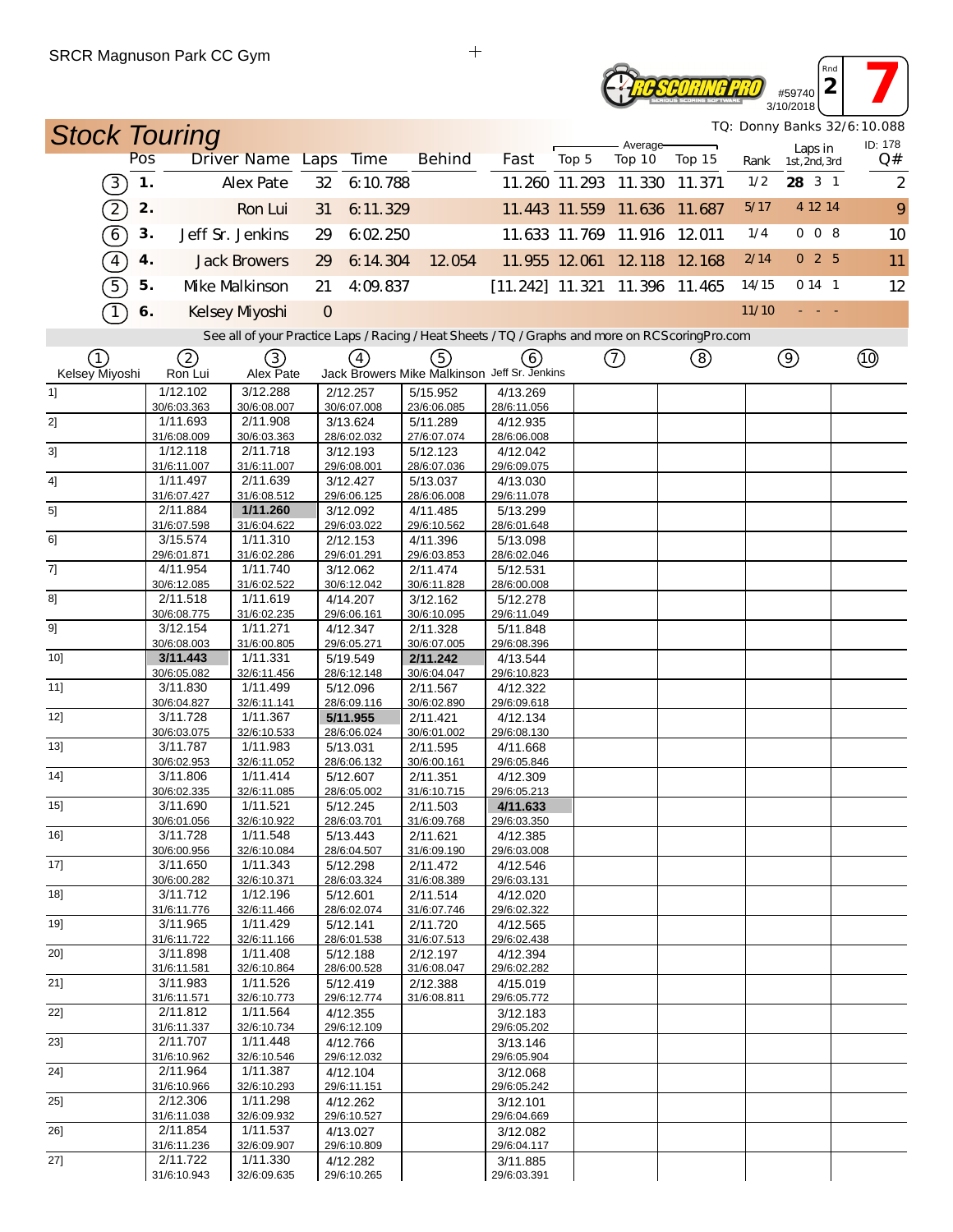| Kelsey Miyoshi        | 2<br>Ron Lui            | 3)<br>Alex Pate         |      | 4<br>Jack Browers Mike Malkinson Jeff Sr. Jenkins | (5)           |                | (6)                     | (7)         | (8)      | (9)                       | (10) |
|-----------------------|-------------------------|-------------------------|------|---------------------------------------------------|---------------|----------------|-------------------------|-------------|----------|---------------------------|------|
| 28]                   | 2/12.074<br>31/6:11.058 | 1/11.877<br>32/6:10.011 |      | 4/12.195<br>29/6:09.677                           |               |                | 3/11.815<br>29/6:02.655 |             |          |                           |      |
| 29]                   | 2/11.932<br>31/6:11.016 | 1/11.469<br>32/6:09.908 |      | 4/17.378<br>28/6:01.393                           |               |                | 3/12.101<br>29/6:02.025 |             |          |                           |      |
| 30]                   | 2/11.818<br>31/6:10.863 | 1/12.458<br>32/6:10.869 |      |                                                   |               |                |                         |             |          |                           |      |
| 31                    | 2/12.426<br>31/6:11.033 | 1/11.590<br>32/6:10.869 |      |                                                   |               |                |                         |             |          |                           |      |
| $32$ ]                |                         | 1/11.512<br>32/6:10.079 |      |                                                   |               |                |                         |             |          |                           |      |
| <b>Top Qualifiers</b> |                         | Qual#                   | Laps | Race Time                                         | <b>Behind</b> | Rnd            | Race                    | Pos In Race | Fast Lap | <b>Best 3 Consecutive</b> |      |
|                       | Donny Banks             | 1                       | 32   | 6:10.088                                          |               |                | $\overline{7}$          |             | 11.163   | 33.881                    |      |
|                       | Alex Pate               | $\overline{2}$          | 32   | 6:10.788                                          | 0.700         | 2              | $\overline{7}$          |             | 11.260   | 34.101                    |      |
|                       | <b>Stuart Mason</b>     | 3                       | 31   | 6:02.582                                          |               |                | $\overline{7}$          | 2           | 11.130   | 33.530                    |      |
|                       | <b>Gary Lewis</b>       | $\overline{4}$          | 31   | 6:05.748                                          | 3.166         | $\mathbf{1}$   | $\overline{7}$          | 3           | 11.253   | 34.439                    |      |
|                       | Sam Forbes              | 5                       | 31   | 6:05.885                                          | 0.137         |                | 7                       | 4           | 11.370   | 34.382                    |      |
|                       | <b>Richard Reece</b>    | 6                       | 31   | 6:05.885                                          | 0.000         | 1              | 8                       | 1           | 11.281   | 34.668                    |      |
|                       | John Glasgow            |                         | 31   | 6:10.549                                          | 4.664         |                | 8                       | 2           | 11.126   | 34.127                    |      |
|                       | Kelsey Miyoshi          | 8                       | 31   | 6:10.867                                          | 0.318         | 1              | $\overline{7}$          | 5           | 11.611   | 34.957                    |      |
|                       | Ron Lui                 | 9                       | 31   | 6:11.329                                          | 0.462         | 2              | $\overline{7}$          | 2           | 11.443   | 35.001                    |      |
|                       | Jeff Sr. Jenkins        | 10                      | 29   | 6:02.250                                          |               | $\overline{2}$ | $\overline{7}$          | 3           | 11.633   | 35.610                    |      |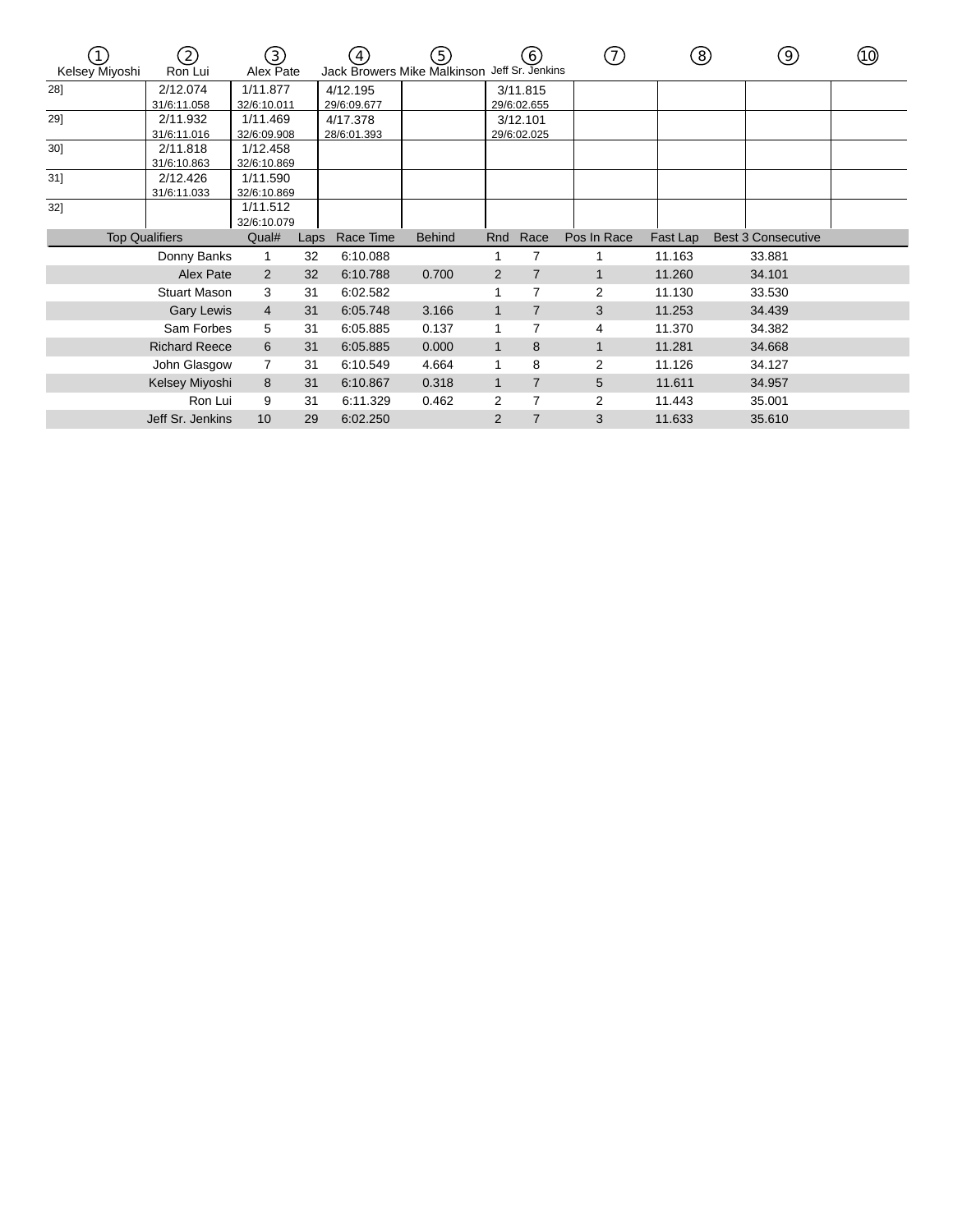## **2 8**<br> **2 8**<br> **10/2018 RESCORING PRO** 3/10/2018

*TQ: Stuart Mason 32/6:02.842*

*Rnd*

|                | <b>Stock Touring</b>        |               |                          |                                                                                                   |    |                         |                               |                          |       |                      |                             |      |                          | TQ: Stuart Mason 32/6:02.842 |
|----------------|-----------------------------|---------------|--------------------------|---------------------------------------------------------------------------------------------------|----|-------------------------|-------------------------------|--------------------------|-------|----------------------|-----------------------------|------|--------------------------|------------------------------|
|                |                             | Pos           |                          | Driver Name Laps                                                                                  |    | <b>Time</b>             | <b>Behind</b>                 | Fast                     | Top 5 | Average-<br>Top 10   | Top 15                      | Rank | Laps in<br>1st, 2nd, 3rd | ID: 178<br>Q#                |
|                | $\left(2\right)$            | $\mathbf 1$ . |                          | Stuart Mason                                                                                      | 32 | 6:02.842                |                               |                          |       | 11.103 11.133 11.161 | 11.182                      | 1/2  | 30 2 0                   | 1                            |
|                | $\sqrt{1}$                  | 2.            |                          | <b>Donny Banks</b>                                                                                | 32 | 6:04.513                | 1.671                         | $[11.095]$ 11.127 11.170 |       |                      | 11.201                      | 1/9  | 2 3 0 0                  | $\overline{2}$               |
|                | $\widehat{5}$               | 3.            |                          | Sam Forbes                                                                                        | 31 | 6:00.630                |                               |                          |       | 11.269 11.338 11.386 | 11.423                      | 1/11 | $0 \t0 21$               | 4                            |
|                | $\boxed{4}$                 | 4.            |                          | <b>Richard Reece</b>                                                                              | 31 | 6:00.925                | 0.295                         |                          |       | 11.188 11.316 11.386 | 11.436                      | 1/11 | 006                      | 5                            |
|                | $\overline{3}$              | 5.            |                          | Gary Lewis                                                                                        | 31 |                         | 3.570                         |                          |       | 11.302 11.373 11.449 | 11.503                      | 1/2  | $0 \t0 \t3$              | 6                            |
|                |                             |               |                          |                                                                                                   |    | 6:04.495                |                               |                          |       |                      |                             | 2/16 | $0$ 0 1                  |                              |
|                | $\widehat{6}$               | 6.            |                          | John Glasgow                                                                                      | 31 | 6:12.727                | 8.232                         |                          |       |                      | 11.257 11.331 11.384 11.439 |      |                          | $\overline{7}$               |
|                |                             |               |                          | See all of your Practice Laps / Racing / Heat Sheets / TQ / Graphs and more on RCS coring Pro.com |    |                         |                               |                          |       |                      |                             |      |                          |                              |
|                | ①<br>Donny Banks            |               | 2<br><b>Stuart Mason</b> | ③<br>Gary Lewis                                                                                   |    | $\left(4\right)$        | 5<br>Richard Reece Sam Forbes | (6)<br>John Glasgow      |       | $\circled{1}$        | (8)                         |      | $\circledcirc$           |                              |
| 1              | 2/11.466                    |               | 1/11.267                 | 3/11.686                                                                                          |    | 6/11.894                | 4/11.742                      | 5/11.812                 |       |                      |                             |      |                          |                              |
| 21             | 32/6:07.004<br>2/11.296     |               | 32/6:00.064<br>1/11.235  | 31/6:02.039<br>4/11.926                                                                           |    | 31/6:08.059<br>5/11.782 | 31/6:03.094<br>6/12.567       | 31/6:06.011<br>3/11.257  |       |                      |                             |      |                          |                              |
|                | 32/6:04.016                 |               | 33/6:11.025              | 31/6:05.955                                                                                       |    | 31/6:07.004             | 30/6:04.065                   | 32/6:09.012              |       |                      |                             |      |                          |                              |
| 3 <sup>1</sup> | 1/11.358                    |               | 2/12.155                 | 3/11.554                                                                                          |    | 4/11.669                | 6/11.447                      | 5/12.370                 |       |                      |                             |      |                          |                              |
|                | 32/6:03.946                 |               | 32/6:09.706              | 31/6:03.423                                                                                       |    | 31/6:05.018             | 31/6:09.052                   | 31/6:06.213              |       |                      |                             |      |                          |                              |
| 41             | 1/11.115                    |               | 2/11.483                 | 3/11.353                                                                                          |    | 5/11.725                | 6/11.318                      | 4/11.501                 |       |                      |                             |      |                          |                              |
| 5]             | 32/6:01.084<br>2/12.433     |               | 32/6:09.012<br>1/11.175  | 31/6:00.053<br>5/12.034                                                                           |    | 31/6:04.792<br>6/11.531 | 31/6:04.792<br>3/11.269       | 31/6:03.785<br>4/11.535  |       |                      |                             |      |                          |                              |
|                | 32/6:09.088                 |               | 32/6:06.784              | 31/6:03.001                                                                                       |    | 31/6:03.032             | 31/6:01.708                   | 31/6:02.514              |       |                      |                             |      |                          |                              |
| 61             | 2/11.520                    |               | 1/11.214                 | 6/11.586                                                                                          |    | 3/11.188                | 4/11.468                      | 5/11.380                 |       |                      |                             |      |                          |                              |
|                | 32/6:09.013                 |               | 32/6:05.493              | 31/6:02.039                                                                                       |    | 31/6:00.581             | 31/6:00.685                   | 31/6:00.891              |       |                      |                             |      |                          |                              |
| 71             | 2/11.112<br>32/6:07.085     |               | 1/11.371<br>32/6:05.257  | 6/11.706<br>31/6:02.434                                                                           |    | 4/11.721<br>31/6:00.972 | 3/11.346<br>32/6:11.017       | 5/11.777                 |       |                      |                             |      |                          |                              |
| 81             | 2/11.361                    |               | 1/11.103                 | 4/11.302                                                                                          |    | 5/11.698                | 3/11.402                      | 31/6:01.504<br>6/12.394  |       |                      |                             |      |                          |                              |
|                | 32/6:06.064                 |               | 32/6:04.364              | 31/6:00.956                                                                                       |    | 31/6:01.188             | 32/6:10.024                   | 31/6:04.366              |       |                      |                             |      |                          |                              |
| 91             | 2/11.322                    |               | 1/11.185                 | 5/11.829                                                                                          |    | 4/11.448                | 3/11.416                      | 6/20.362                 |       |                      |                             |      |                          |                              |
|                | 32/6:06.151                 |               | 32/6:03.342              | 31/6:01.597                                                                                       |    | 31/6:00.495             | 32/6:09.671                   | 29/6:08.059              |       |                      |                             |      |                          |                              |
|                | 10] 2/11.555<br>32/6:06.528 |               | 1/11.260<br>32/6:03.004  | 5/11.374<br>31/6:00.685                                                                           |    | 4/11.628<br>31/6:00.468 | 3/11.517<br>32/6:09.568       | 6/11.801<br>29/6:05.951  |       |                      |                             |      |                          |                              |
|                | 11] 2/11.135                |               | 1/11.356                 | 4/11.587                                                                                          |    | 5/11.675                | 3/11.662                      | 6/11.350                 |       |                      |                             |      |                          |                              |
|                | 32/6:05.585                 |               | 32/6:03.054              | 31/6:00.558                                                                                       |    | 31/6:00.614             | 32/6:09.890                   | 29/6:02.605              |       |                      |                             |      |                          |                              |
|                | 12] 2/11.232                |               | 1/11.300                 | 5/11.721                                                                                          |    | 4/11.464                | 3/11.518                      | 6/11.547                 |       |                      |                             |      |                          |                              |
|                | 32/6:05.093                 |               | 32/6:02.933              | 31/6:00.788                                                                                       |    | 31/6:00.168             | 32/6:09.786                   | 29/6:00.300              |       |                      |                             |      |                          |                              |
|                | 13] 2/11.201<br>32/6:04.578 |               | 1/11.136<br>32/6:02.436  | 5/11.435<br>31/6:00.291                                                                           |    | 4/11.386<br>32/6:11.224 | 3/11.355<br>32/6:09.304       | 6/11.412<br>30/6:10.384  |       |                      |                             |      |                          |                              |
|                | 14] 2/11.095                |               | 1/11.200                 | 5/11.478                                                                                          |    | 4/11.292                | 3/11.404                      | 6/12.137                 |       |                      |                             |      |                          |                              |
|                | 32/6:03.885                 |               | 32/6:02.148              | 32/6:11.588                                                                                       |    | 32/6:10.514             | 32/6:08.982                   | 30/6:09.921              |       |                      |                             |      |                          |                              |
|                | 15] 2/11.438                |               | 1/11.131                 | 5/11.735                                                                                          |    | 4/11.405                | 3/11.632                      | 6/11.854                 |       |                      |                             |      |                          |                              |
|                | 32/6:04.032                 |               | 32/6:01.749              | 31/6:00.240                                                                                       |    | 32/6:10.154             | 32/6:09.194                   | 30/6:08.098              |       |                      |                             |      |                          |                              |
|                | 16] 2/11.274<br>32/6:03.082 |               | 1/11.185<br>32/6:01.052  | 5/12.419<br>31/6:01.789                                                                           |    | 4/11.470<br>32/6:09.096 | 3/11.477<br>32/6:09.008       | 6/11.493<br>30/6:07.462  |       |                      |                             |      |                          |                              |
|                | 17] 2/11.311                |               | 1/11.241                 | 5/11.401                                                                                          |    | 4/11.502                | 3/11.574                      | 6/12.613                 |       |                      |                             |      |                          |                              |
|                | 32/6:03.708                 |               | 32/6:01.411              | 31/6:01.295                                                                                       |    | 32/6:09.844             | 32/6:09.148                   | 30/6:08.001              |       |                      |                             |      |                          |                              |
|                | 18] 2/11.314                |               | 1/11.414                 | 5/11.939                                                                                          |    | 4/12.676                | 3/11.592                      | 6/11.528                 |       |                      |                             |      |                          |                              |
|                | 32/6:03.626                 |               | 32/6:01.617              | 31/6:01.787                                                                                       |    | 31/6:00.202             | 32/6:09.262                   | 30/6:06.866              |       |                      |                             |      |                          |                              |
|                | 19] 2/11.223<br>32/6:03.385 |               | 1/11.122<br>32/6:01.313  | 5/13.221<br>31/6:04.315                                                                           |    | 4/11.740<br>31/6:00.399 | 3/11.700<br>32/6:09.532       | 6/12.351<br>30/6:07.057  |       |                      |                             |      |                          |                              |
|                | 20] 2/11.220                |               | 1/11.219                 | 5/11.739                                                                                          |    | 4/11.586                | 3/11.549                      | 6/11.404                 |       |                      |                             |      |                          |                              |
|                | 32/6:03.168                 |               | 32/6:01.002              | 31/6:04.296                                                                                       |    | 31/6:00.344             | 32/6:09.536                   | 30/6:05.082              |       |                      |                             |      |                          |                              |
|                | 21] 2/12.524                |               | 1/12.580                 | 5/11.683                                                                                          |    | 4/11.545                | 3/11.446                      | 6/12.185                 |       |                      |                             |      |                          |                              |
|                | 32/6:04.967<br>22] 2/11.197 |               | 32/6:03.169<br>1/11.453  | 31/6:04.190<br>5/11.462                                                                           |    | 31/6:00.234<br>4/11.498 | 32/6:09.371<br>3/11.503       | 30/6:05.008<br>6/11.563  |       |                      |                             |      |                          |                              |
|                | 32/6:04.654                 |               | 32/6:03.316              | 31/6:03.785                                                                                       |    | 31/6:00.050             | 32/6:09.309                   | 30/6:04.095              |       |                      |                             |      |                          |                              |
|                | 23] 2/11.293                |               | 1/11.252                 | 5/12.960                                                                                          |    | 4/11.361                | 3/11.607                      | 6/11.590                 |       |                      |                             |      |                          |                              |
|                | 32/6:04.521                 |               | 32/6:03.186              | 31/6:05.436                                                                                       |    | 32/6:11.311             | 32/6:09.405                   | 30/6:04.002              |       |                      |                             |      |                          |                              |
|                | 24] 2/11.244                |               | 1/11.249                 | 5/11.668                                                                                          |    | 4/11.613                | 3/12.146                      | 6/11.376                 |       |                      |                             |      |                          |                              |
|                | 32/6:04.032<br>25] 2/11.229 |               | 32/6:03.053<br>1/11.199  | 31/6:05.283<br>5/12.005                                                                           |    | 32/6:11.333             | 32/6:10.213                   | 30/6:03.237              |       |                      |                             |      |                          |                              |
|                | 32/6:04.121                 |               | 32/6:02.867              | 31/6:05.552                                                                                       |    | 4/11.681<br>32/6:11.430 | 3/11.879<br>32/6:10.611       | 6/11.353<br>30/6:02.328  |       |                      |                             |      |                          |                              |
|                | 26] 2/11.281                |               | 1/11.827                 | 5/11.605                                                                                          |    | 3/11.354                | 4/12.603                      | 6/11.589                 |       |                      |                             |      |                          |                              |
|                | 32/6:04.364                 |               | 32/6:03.458              | 31/6:05.335                                                                                       |    | 32/6:11.113             | 31/6:00.243                   | 30/6:01.765              |       |                      |                             |      |                          |                              |
|                | 27] 2/11.605                |               | 1/11.333                 | 5/11.552                                                                                          |    | 3/11.791                | 4/11.640                      | 6/11.657                 |       |                      |                             |      |                          |                              |
|                | 32/6:04.266                 |               | 32/6:03.437              | 31/6:05.065                                                                                       |    | 32/6:11.342             | 31/6:00.265                   | 30/6:01.322              |       |                      |                             |      |                          |                              |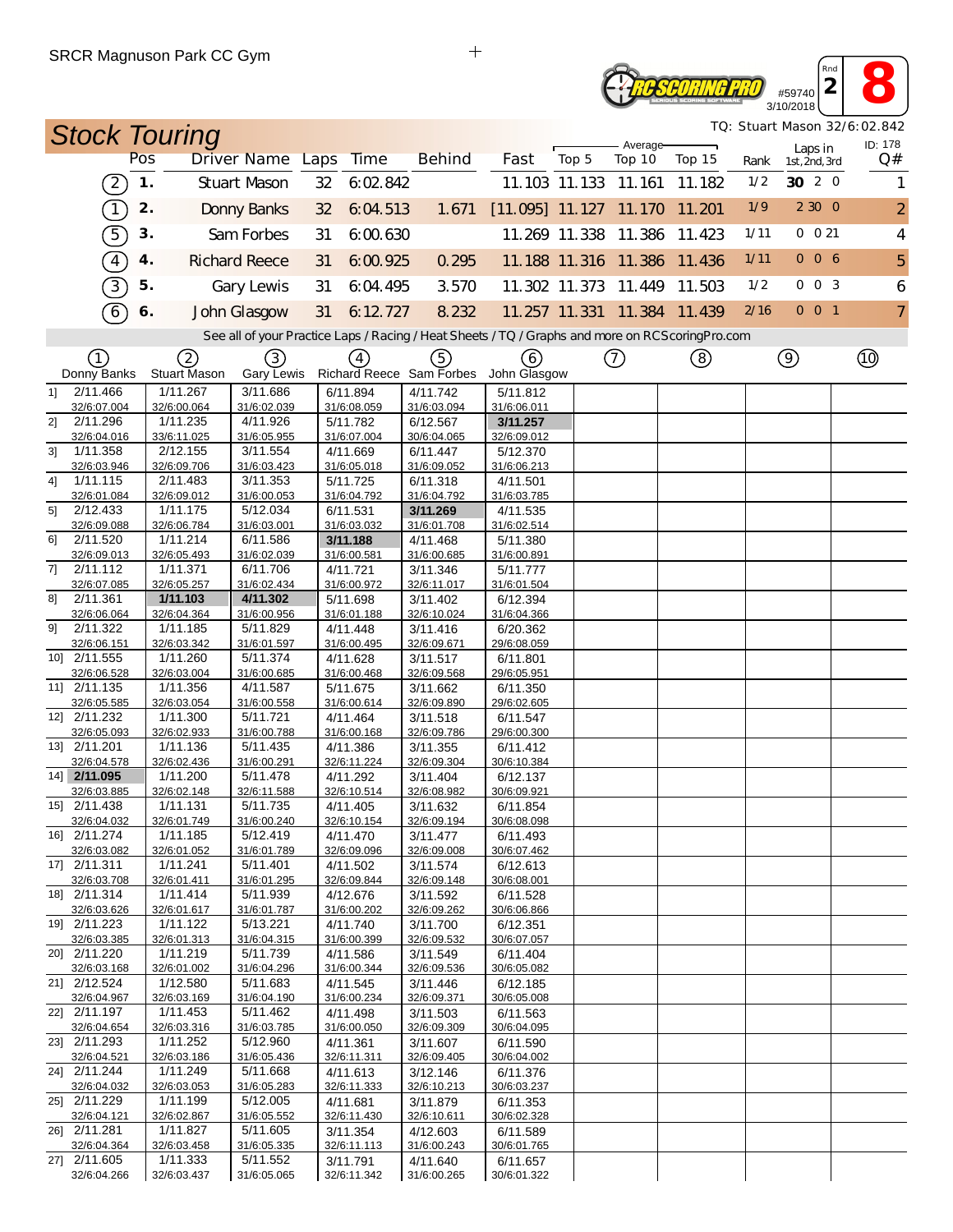|     | Donny Banks                 | $\left[2\right]$<br><b>Stuart Mason</b> | $\left(3\right)$<br>Gary Lewis                     |      | $\left 4\right\rangle$<br><b>Richard Reece</b> | 5)<br>Sam Forbes        |                         | (6)<br>John Glasgow     | 7)          | ි        | (9)                       | (10) |
|-----|-----------------------------|-----------------------------------------|----------------------------------------------------|------|------------------------------------------------|-------------------------|-------------------------|-------------------------|-------------|----------|---------------------------|------|
| 281 | 2/11.393<br>32/6:04.285     | 1/11.269<br>32/6:03.325                 | 5/11.675<br>31/6:04.958                            |      | 3/11.563<br>32/6:11.302                        | 4/11.564<br>31/6:00.197 |                         | 6/11.573<br>30/6:00.814 |             |          |                           |      |
|     | 29] 2/11.280<br>32/6:04.171 | 1/11.257<br>32/6:03.222                 | 5/11.603                                           |      | 3/11.536<br>32/6:11.222                        | 4/12.248<br>31/6:00.872 |                         | 6/11.823<br>30/6:00.610 |             |          |                           |      |
|     | 30] 2/11.487<br>32/6:04.277 | 1/11.182<br>32/6:03.004                 | 31/6:04.773<br>5/11.639<br>31/6:04.642<br>5/11.618 |      | 3/12.315<br>31/6:00.364                        | 4/11.463<br>31/6:00.685 | 6/11.320<br>31/6:11.907 |                         |             |          |                           |      |
| 31] | 2/11.819<br>32/6:04.727     | 1/11.283<br>32/6:02.983                 | 31/6:04.005                                        |      | 4/12.188<br>31/6:00.092                        | 3/11.576<br>31/6:00.063 |                         | 6/12.820<br>30/6:00.706 |             |          |                           |      |
| 321 | 2/11.180<br>32/6:04.051     | 1/11.206<br>32/6:02.084                 |                                                    |      |                                                |                         |                         |                         |             |          |                           |      |
|     |                             | <b>Top Qualifiers</b>                   | Qual#                                              | Laps | Race Time                                      | <b>Behind</b>           | Rnd                     | Race                    | Pos In Race | Fast Lap | <b>Best 3 Consecutive</b> |      |
|     |                             | <b>Stuart Mason</b>                     | 1                                                  | 32   | 6:02.842                                       |                         | 2                       | 8                       |             | 11.103   | 33.467                    |      |
|     |                             | Donny Banks                             | 2                                                  | 32   | 6:04.513                                       | 1.671                   | $\overline{2}$          | 8                       | 2           | 11.095   | 33.528                    |      |
|     |                             | Alex Pate                               | 3                                                  | 32   | 6:10.788                                       | 6.275                   | 2                       | $\overline{7}$          |             | 11.260   | 34.101                    |      |
|     |                             | Sam Forbes                              | $\overline{4}$                                     | 31   | 6:00.630                                       |                         | 2                       | 8                       | 3           | 11.269   | 34.034                    |      |
|     |                             | <b>Richard Reece</b>                    | 5                                                  | 31   | 6:00.925                                       | 0.295                   | 2                       | 8                       | 4           | 11.188   | 34.083                    |      |
|     |                             | <b>Gary Lewis</b>                       | 6                                                  | 31   | 6:04.495                                       | 3.570                   | 2                       | 8                       | 5           | 11.302   | 34.505                    |      |
|     |                             | John Glasgow                            |                                                    | 31   | 6:10.549                                       | 6.054                   |                         | 8                       | 2           | 11.126   | 34.127                    |      |
|     |                             | Kelsey Miyoshi                          | 8                                                  | 31   | 6:10.867                                       | 0.318                   | $\mathbf{1}$            | $\overline{7}$          | 5           | 11.611   | 34.957                    |      |
|     |                             | Ron Lui                                 | 9                                                  | 31   | 6:11.329                                       | 0.462                   | 2                       | $\overline{7}$          | 2           | 11.443   | 35.001                    |      |
|     |                             | Jeff Sr. Jenkins                        | 10                                                 | 29   | 6:02.250                                       |                         | $\overline{2}$          | $\overline{7}$          | 3           | 11.633   | 35.610                    |      |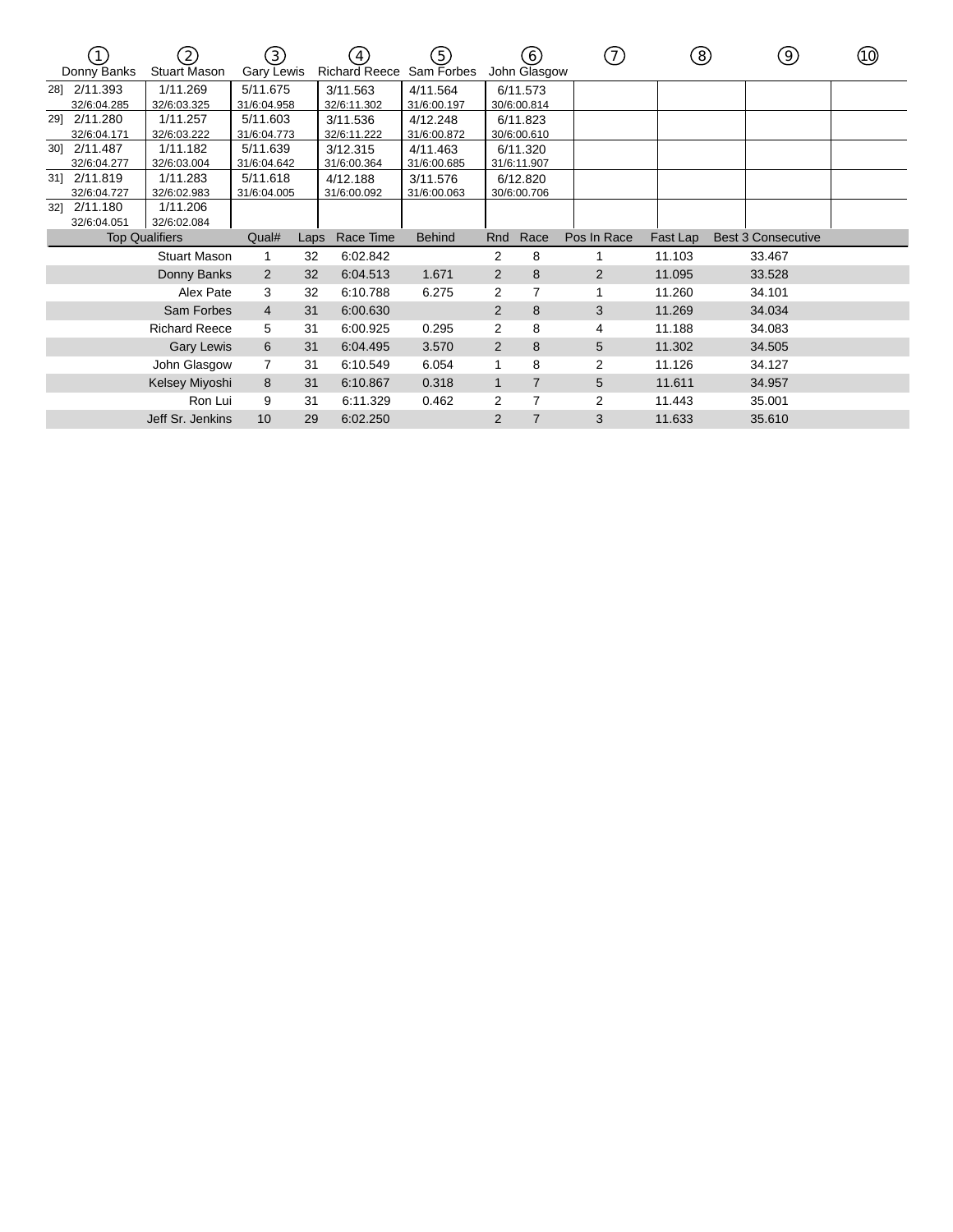### **2 9** *Rnd* **ROSCORING PRO** #59740 3/10/2018

*TQ: Brian Bodine 49/8:03.334*

| <b>Modified 12th Scale</b>       |                         |                                                                                                   |                         |               |                         |                      |                    |        |       | TQ: Brian Bodine 49/8:03.334 |                |
|----------------------------------|-------------------------|---------------------------------------------------------------------------------------------------|-------------------------|---------------|-------------------------|----------------------|--------------------|--------|-------|------------------------------|----------------|
|                                  | Pos                     | Driver Name Laps                                                                                  | <b>Time</b>             | <b>Behind</b> | Fast                    | Top 5                | Average-<br>Top 10 | Top 15 | Rank  | Laps in<br>1st, 2nd, 3rd     | ID: 179<br>Q#  |
| $\boxed{1}$                      | $\mathbf 1$ .           | <b>Brian Bodine</b>                                                                               | 8:12 338<br>49          |               | [9.363]                 | 9.448                | 9.481              | 9.510  | 11/23 | 49 0 0                       | 1              |
| $\widehat{2}$                    | 2.                      | <b>Todd Mason</b>                                                                                 | 8:09.038<br>47          |               | 9.863                   | 9.889                | 9.942              | 9.991  | 16/33 | 0 32 14                      | $\overline{2}$ |
| $\boxed{3}$                      | 3.                      | Jeff Glossip                                                                                      | 8:03.441<br>43          |               |                         | 10.278 10.534        | 10.671             | 10.742 | 2/18  | $0\ 0\ 28$                   | 3              |
| $\boxed{4}$                      | 4.                      | <b>Ken Vannice</b>                                                                                | 8:08.156<br>41          |               |                         | 10.620 10.774 10.896 |                    | 10.982 | 3/10  |                              | $\overline{4}$ |
| $6\overline{6}$                  | 5.                      | Sean Maybell                                                                                      | 16<br>2:45.046          |               | 9.641                   | 9.830                | 9.956              | 10.209 | 7/8   | 0151                         | 6              |
| 5                                | 6.                      | <b>Ryan Lence</b>                                                                                 | $\circ$                 |               |                         |                      |                    |        | 7/6   | 20 A 30                      |                |
|                                  |                         | See all of your Practice Laps / Racing / Heat Sheets / TQ / Graphs and more on RCS coring Pro.com |                         |               |                         |                      |                    |        |       |                              |                |
| (1)                              | ②                       | ③                                                                                                 | $\left(4\right)$        | ⑤             | 6                       |                      | $\circled{1}$      | ③      |       | $\circledcirc$               | $^{\circledR}$ |
| <b>Brian Bodine</b>              | <b>Todd Mason</b>       | Jeff Glossip                                                                                      | Ken Vannice             | Ryan Lence    | Sean Maybell            |                      |                    |        |       |                              |                |
| 1/9.933<br>1                     | 2/10.820                | 4/11.099                                                                                          | 5/18.615                |               | 3/10.954                |                      |                    |        |       |                              |                |
| 49/8:06.057<br>21<br>1/10.269    | 45/8:06.009<br>4/14.016 | 44/8:08.004<br>3/12.154                                                                           | 26/8:03.086<br>5/11.700 |               | 44/8:01.008<br>2/10.020 |                      |                    |        |       |                              |                |
| 48/8:04.008                      | 39/8:04.038             | 42/8:08.025                                                                                       | 32/8:04.096             |               | 46/8:02.031             |                      |                    |        |       |                              |                |
| 3]<br>1/9.528                    | 3/10.987                | 4/12.825                                                                                          | 5/11.667                |               | 2/11.907                |                      |                    |        |       |                              |                |
| 49/8:05.059<br>1/9.776<br>4]     | 41/8:09.054<br>3/10.227 | 40/8:01.066<br>4/11.937                                                                           | 35/8:09.766<br>5/12.003 |               | 44/8:02.024<br>2/10.397 |                      |                    |        |       |                              |                |
| 49/8:03.997                      | 42/8:03.525             | 40/8:00.002                                                                                       | 36/8:05.082             |               | 45/8:06.009             |                      |                    |        |       |                              |                |
| 5]<br>1/9.982                    | 3/10.148                | 4/11.199                                                                                          | 5/12.608                |               | 2/10.633                |                      |                    |        |       |                              |                |
| 49/8:05.002<br>1/9.736           | 43/8:03.032<br>3/10.110 | 41/8:05.522<br>4/10.711                                                                           | 37/8:12.766             |               | 45/8:05.019             |                      |                    |        |       |                              |                |
| 61<br>49/8:03.063                | 44/8:06.273             | 42/8:09.044                                                                                       | 5/12.104<br>37/8:05.316 |               | 2/10.047<br>46/8:10.036 |                      |                    |        |       |                              |                |
| 1/9.584<br>7]                    | 3/10.322                | 4/10.890                                                                                          | 5/11.884                |               | 2/9.853                 |                      |                    |        |       |                              |                |
| 49/8:01.067                      | 44/8:01.674             | 42/8:04.086                                                                                       | 38/8:11.072             |               | 46/8:05.037             |                      |                    |        |       |                              |                |
| 81<br>1/9.478<br>50/8:09.312     | 3/10.466<br>45/8:09.937 | 4/11.062<br>42/8:02.037                                                                           | 5/15.150<br>37/8:09.001 |               | 2/10.128<br>46/8:02.655 |                      |                    |        |       |                              |                |
| 1/9.607<br>91                    | 3/9.903                 | 4/10.866                                                                                          | 5/11.937                |               | 2/10.080                |                      |                    |        |       |                              |                |
| 50/8:08.277                      | 45/8:05.485             | 43/8:10.868                                                                                       | 37/8:03.754             |               | 46/8:00.546             |                      |                    |        |       |                              |                |
| 1/9.814<br>$10$ ]<br>50/8:08.055 | 3/10.088<br>45/8:01.905 | 4/10.719<br>43/8:07.878                                                                           | 5/11.026<br>38/8:09.022 |               | 2/9.784<br>47/8:07.086  |                      |                    |        |       |                              |                |
| 11] 1/9.585                      | 3/9.893                 | 4/11.564                                                                                          | 5/11.108                |               | 2/9.641                 |                      |                    |        |       |                              |                |
| 50/8:07.681                      | 46/8:09.189             | 43/8:08.753                                                                                       | 38/8:02.945             |               | 47/8:04.698             |                      |                    |        |       |                              |                |
| 12] 1/9.766<br>50/8:07.075       | 3/9.876<br>46/8:06.296  | 4/10.500<br>43/8:05.649                                                                           | 5/16.184<br>37/8:00.969 |               | 2/10.238<br>47/8:04.413 |                      |                    |        |       |                              |                |
| 13] 1/9.792                      | 3/10.148                | 4/10.278                                                                                          | 5/11.967                |               | 2/11.350                |                      |                    |        |       |                              |                |
| 50/8:07.884                      | 46/8:04.769             | 43/8:02.261                                                                                       | 38/8:10.930             |               | 47/8:08.185             |                      |                    |        |       |                              |                |
| 14] 1/9.646                      | 3/10.135<br>46/8:03.046 | 4/11.400<br>43/8:02.828                                                                           | 5/10.906<br>38/8:05.477 |               | 2/9.852<br>47/8:06.382  |                      |                    |        |       |                              |                |
| 50/8:07.005<br>15] 1/9.604       | 3/10.746                | 4/11.014                                                                                          | 5/11.947                |               | 2/10.111                |                      |                    |        |       |                              |                |
| 50/8:07.487                      | 46/8:04.196             | 43/8:02.230                                                                                       | 38/8:03.385             |               | 47/8:05.666             |                      |                    |        |       |                              |                |
| 16] 1/9.592                      | 3/10.070                | 4/11.278                                                                                          | 5/11.056                |               | 2/10.051                |                      |                    |        |       |                              |                |
| 50/8:06.531<br>17] 1/9.363       | 46/8:02.885<br>2/10.054 | 43/8:02.406<br>3/11.099                                                                           | 39/8:12.033<br>4/11.057 |               | 47/8:04.834             |                      |                    |        |       |                              |                |
| 50/8:05.470                      | 46/8:01.674             | 43/8:02.080                                                                                       | 39/8:08.463             |               |                         |                      |                    |        |       |                              |                |
| 18] 1/9.526                      | 2/10.140                | 3/10.947                                                                                          | 4/11.162                |               |                         |                      |                    |        |       |                              |                |
| 50/8:04.944<br>19] 1/9.462       | 46/8:00.827<br>2/10.150 | 43/8:01.456<br>3/11.175                                                                           | 39/8:05.506<br>4/11.785 |               |                         |                      |                    |        |       |                              |                |
| 50/8:04.315                      | 46/8:00.094             | 43/8:01.418                                                                                       | 39/8:04.154             |               |                         |                      |                    |        |       |                              |                |
| 201 1/9.559                      | 2/9.958                 | 3/11.241                                                                                          | 4/11.180                |               |                         |                      |                    |        |       |                              |                |
| 50/8:04.484<br>21] 1/9.563       | 47/8:09.411<br>2/10.251 | 43/8:01.514<br>3/11.315                                                                           | 39/8:01.747<br>4/11.203 |               |                         |                      |                    |        |       |                              |                |
| 50/8:03.714                      | 47/8:09.046             | 43/8:01.743                                                                                       | 40/8:11.904             |               |                         |                      |                    |        |       |                              |                |
| 22] 1/9.556                      | 2/9.918                 | 3/10.959                                                                                          | 4/11.643                |               |                         |                      |                    |        |       |                              |                |
| 50/8:03.454<br>23] 1/9.615       | 47/8:08.009<br>2/9.910  | 43/8:01.267<br>3/12.568                                                                           | 40/8:10.709<br>4/11.594 |               |                         |                      |                    |        |       |                              |                |
| 50/8:03.347                      | 47/8:07.042             | 43/8:03.843                                                                                       | 40/8:09.547             |               |                         |                      |                    |        |       |                              |                |
| 24] 1/9.673                      | 2/9.863                 | 3/10.667                                                                                          | 4/11.320                |               |                         |                      |                    |        |       |                              |                |
| 50/8:03.354<br>25] 1/9.524       | 47/8:06.058<br>2/10.355 | 43/8:02.800<br>3/11.217                                                                           | 40/8:08.016<br>4/10.784 |               |                         |                      |                    |        |       |                              |                |
| 50/8:03.006                      | 47/8:06.074             | 43/8:02.769                                                                                       | 40/8:05.744             |               |                         |                      |                    |        |       |                              |                |
| 26] 1/9.505                      | 2/9.984                 | 3/10.841                                                                                          | 4/11.922                |               |                         |                      |                    |        |       |                              |                |
| 50/8:02.769<br>27] 1/9.697       | 47/8:05.437<br>2/11.190 | 43/8:02.129<br>3/11.717                                                                           | 40/8:05.004<br>4/11.253 |               |                         |                      |                    |        |       |                              |                |
| 50/8:02.851                      | 47/8:06.937             | 43/8:02.937                                                                                       | 40/8:04.088             |               |                         |                      |                    |        |       |                              |                |